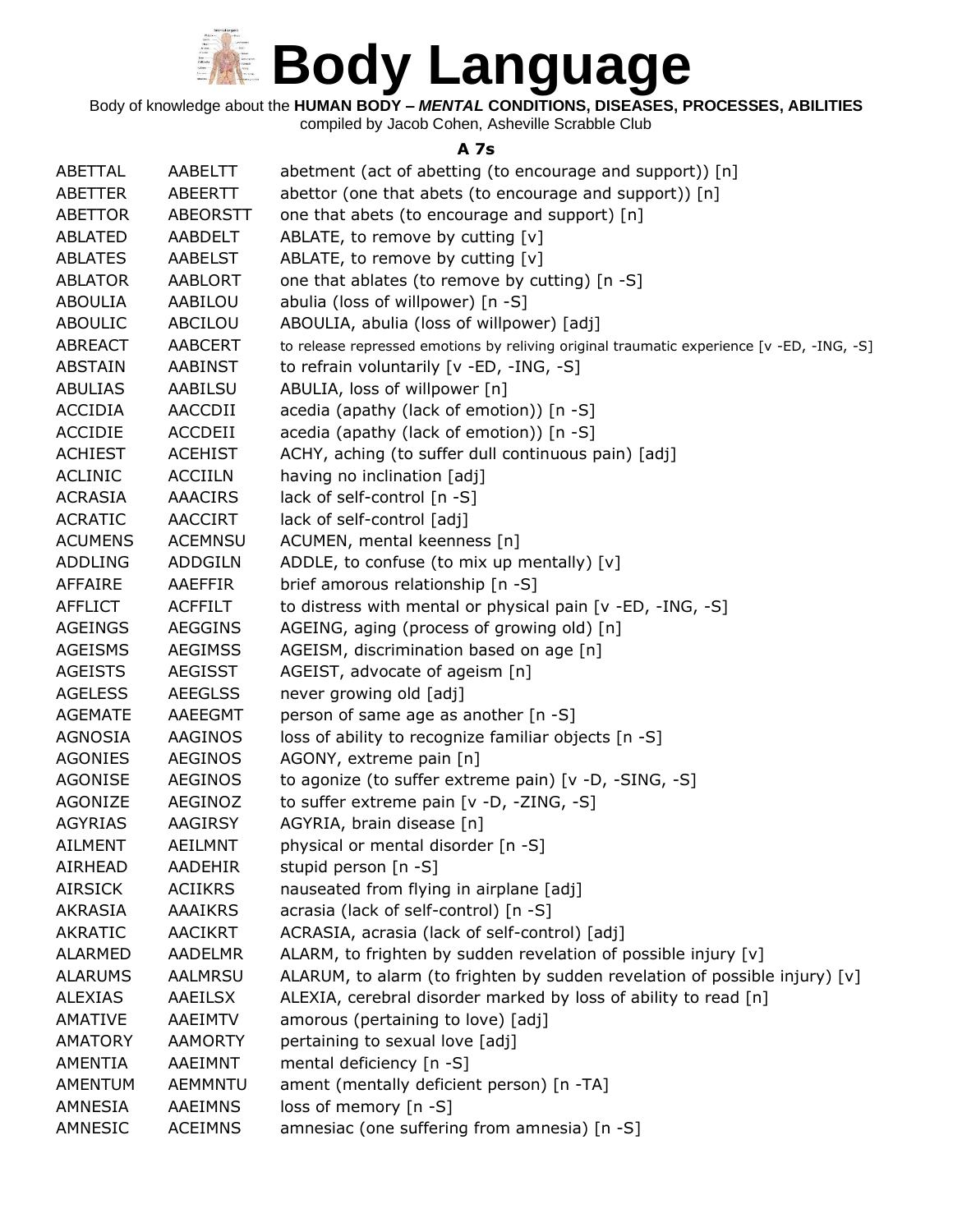Body of knowledge about the **HUMAN BODY –** *MENTAL* **CONDITIONS, DISEASES, PROCESSES, ABILITIES**

| <b>AMULETS</b> | <b>AELMSTU</b> | AMULET, object worn to protect against evil or injury [n]                                   |
|----------------|----------------|---------------------------------------------------------------------------------------------|
| <b>AMUSIAS</b> | AAIMSSU        | AMUSIA, inability to recognize musical sounds [n]                                           |
| ANALGIA        | <b>AAAGILN</b> | inability to feel pain $[n - S]$                                                            |
| <b>ANALITY</b> | <b>AAILNTY</b> | type of psychological state [n -TIES]                                                       |
| <b>ANGAKOK</b> | <b>AAGKKNO</b> | Inuit medicine man [n -S]                                                                   |
| ANGERED        | <b>ADEEGNR</b> | ANGER, to make angry [v]                                                                    |
| ANGERLY        | <b>AEGLNRY</b> | in angry (feeling strong displeasure or hostility) manner [adv]                             |
| ANGRIER        | <b>AEGINRR</b> | ANGRY, feeling strong displeasure or hostility [adj]                                        |
| ANGRILY        | <b>AGILNRY</b> | ANGRY, feeling strong displeasure or hostility [adv]                                        |
| <b>ANIMACY</b> | <b>AACIMNY</b> | state of being alive [n -CIES]                                                              |
| <b>ANIMALS</b> | <b>AAILMNS</b> | ANIMAL, organism typically capable of voluntary motion and sensation [n]                    |
| <b>ANODYNE</b> | <b>ADENNOY</b> | medicine that relieves pain [n -S]                                                          |
| <b>ANOREXY</b> | <b>AENORXY</b> | anorexia (loss of appetite) [n -XIES]                                                       |
| <b>ANTIARS</b> | <b>AAINRST</b> | ANTIAR, arrow poison [n]                                                                    |
| <b>ANTISEX</b> | <b>AEINSTX</b> | opposed to sexual activity [adj]                                                            |
| <b>ANTSIER</b> | <b>AEINRST</b> | ANTSY, fidgety (nervously restless) [adj]                                                   |
| <b>APHASIA</b> | <b>AAAHIPS</b> | loss of ability to use words [n -S]                                                         |
| <b>APHASIC</b> | <b>AACHIPS</b> | aphasiac (one suffering from aphasia (loss of ability to use words)) [n -S]                 |
| APRAXIA        | <b>AAAIPRX</b> | loss of ability to perform coordinated movements [n -S]                                     |
| APRAXIC        | <b>AACIPRX</b> | APRAXIA, loss of ability to perform coordinated movements [adj]                             |
| <b>AROUSAL</b> | <b>AALORSU</b> | act of arousing (to stimulate) [n -S]                                                       |
| <b>AROUSED</b> | ADEORSU        | AROUSE, to stimulate [v]                                                                    |
| <b>AROUSER</b> | <b>AEORRSU</b> | one that arouses (to stimulate) [n -S]                                                      |
| <b>AROUSES</b> | <b>AEORSSU</b> | AROUSE, to stimulate [v]                                                                    |
| <b>ASININE</b> | <b>AEIINNS</b> | obstinately stupid or silly [adj]                                                           |
| <b>ASPECTS</b> | <b>ACEPSST</b> | ASPECT, appearance of something to eye or mind [n]                                          |
| <b>ASPHYXY</b> | <b>AHPSXYY</b> | asphyxia (unconsciousness caused by lack of oxygen [n -XIES]                                |
| <b>ASPIRIN</b> | <b>AIINPRS</b> | pain reliever [n -S]                                                                        |
| <b>ASTANGA</b> | <b>AAAGNST</b> | ashtanga (type of yoga (Hindu philosophy involving physical and mental disciplines)) [n -S] |
| <b>ASTASIA</b> | <b>AAAISST</b> | inability to stand resulting from muscular incoordination [n]                               |
| <b>ASTOUND</b> | ADNOSTU        | to amaze (to overwhelm with surprise or wonder) [v -ED, -ING, -S]                           |
| <b>ASYLUMS</b> | <b>ALMSSUY</b> | ASYLUM, institution for care of mentally ill [n]                                            |
| <b>ATARAXY</b> | <b>AAARTXY</b> | ataraxia (peace of mind) [n -XIES]                                                          |
| <b>ATAXIAS</b> | <b>AAAISTX</b> | ATAXIA, loss of muscular coordination [n]                                                   |
| <b>ATAXICS</b> | <b>AACISTX</b> | ATAXIC, one suffering from ataxia [n]                                                       |
| <b>ATAXIES</b> | <b>AAEISTX</b> | ATAXY, ataxia (loss of muscular coordination) [n]                                           |
| <b>ATROPHY</b> | <b>AHOPRTY</b> | to waste away [v -HIED, -ING, -HIES]                                                        |
| <b>ATTABOY</b> | <b>AABOTTY</b> | expression of encouragement or approval to man or boy [n -S]                                |
| <b>ATTAINS</b> | <b>AAINSTT</b> | ATTAIN, to gain or achieve by mental or physical effort [v]                                 |
| <b>AUDILES</b> | ADEILSU        | AUDILE, one whose mental imagery is chiefly auditory [n]                                    |
| <b>AUDINGS</b> | ADGINSU        | AUDING, process of hearing, recognizing, and interpreting spoken language [n]               |
| <b>AUTISMS</b> | AIMSSTU        | AUTISM, extreme withdrawal into fantasy [n]                                                 |
| <b>AUTISTS</b> | AISSTTU        | autistic (one who is affected with autism) [n]                                              |
| <b>AUTOPSY</b> | <b>AOPSTUY</b> | to examine dead body to determine cause of death [v -SIED, -ING, -SIES]                     |
| <b>AWAKENS</b> | <b>AAEKNSW</b> | AWAKEN, to awake (to wake up) [v]                                                           |
| AWAKING        | AAGIKNW        | AWAKE, to wake up [v]                                                                       |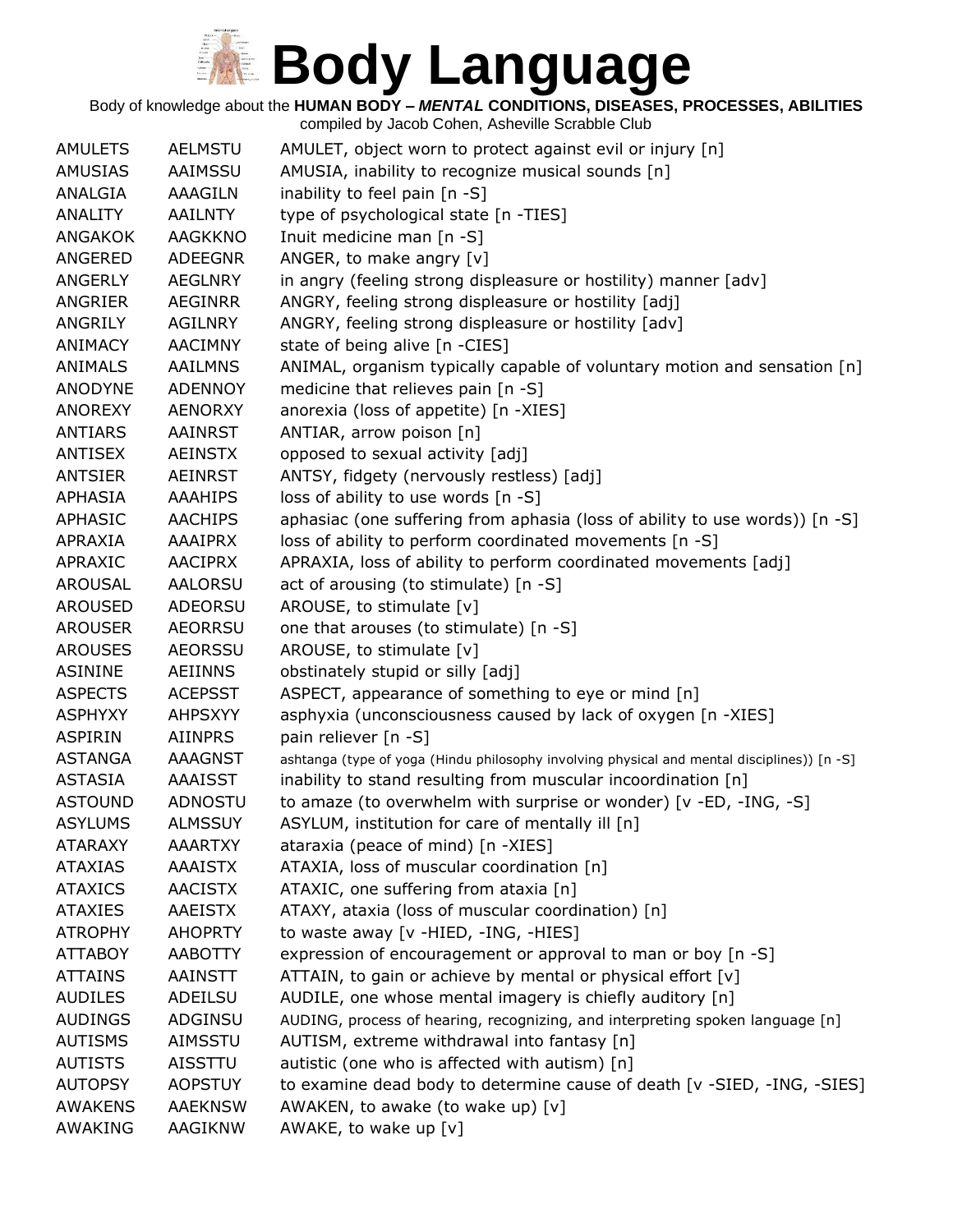

Body of knowledge about the **HUMAN BODY –** *MENTAL* **CONDITIONS, DISEASES, PROCESSES, ABILITIES**

compiled by Jacob Cohen, Asheville Scrabble Club

#### **B 7s**

| <b>BAFFLED</b> | <b>ABDEFFL</b> | BAFFLE, to confuse (to mix up mentally) [v]                                               |
|----------------|----------------|-------------------------------------------------------------------------------------------|
| <b>BAFFLER</b> | <b>ABEFFLR</b> | one that baffles (to confuse (to mix up mentally)) [n -S]                                 |
| <b>BAFFLES</b> | <b>ABEFFLS</b> | BAFFLE, to confuse (to mix up mentally) [v]                                               |
| <b>BAGNIOS</b> | ABGINOS        | BAGNIO, brothel (house of prostitution) [n]                                               |
| <b>BASILAR</b> | <b>AABILRS</b> | basal (pertaining to foundation) [adj]                                                    |
| <b>BASIONS</b> | <b>ABINOSS</b> | BASION, part of skull [n]                                                                 |
| <b>BATSHIT</b> | <b>ABHISTT</b> | offensive word [adj]                                                                      |
| <b>BATTIER</b> | ABEIRTT        | BATTY, crazy (insane (mentally unsound)) [adj]                                            |
| <b>BATTILY</b> | ABILTTY        | in batty (crazy (insane (mentally unsound))) manner [adv]                                 |
| <b>BEDLAMS</b> | <b>ABDELMS</b> | BEDLAM, confusion [n]                                                                     |
|                |                |                                                                                           |
| <b>BEDREST</b> | <b>BDEERST</b> | confinement to bed [n -S]                                                                 |
| <b>BEDRUGS</b> | <b>BDEGRSU</b> | BEDRUG, to make sleepy [v]                                                                |
| <b>BEGLADS</b> | <b>ABDEGLS</b> | BEGLAD, to gladden (to make glad) [v]                                                     |
| <b>BEGLOOM</b> | <b>BEGLMOO</b> | to make gloomy [v -ED, -ING, -S]                                                          |
| <b>BEMUSED</b> | <b>BDEEMSU</b> | BEMUSE, to confuse (to mix up mentally) [v]                                               |
| <b>BEMUSES</b> | <b>BEEMSSU</b> | BEMUSE, to confuse (to mix up mentally) [v]                                               |
| <b>BENUMBS</b> | <b>BBEMNSU</b> | BENUMB, to make numb (lacking sensation) [v]                                              |
| <b>BETHINK</b> | <b>BEHIKNT</b> | to consider (to think about) [v -HOUGHT, -ING, -S]                                        |
| <b>BETISES</b> | <b>BEEISST</b> | BETISE, stupidity [n]                                                                     |
| <b>BEWORRY</b> | <b>BEORRWY</b> | to worry (to feel anxious and uneasy about something) [v -RRIED, -ING, -RRIES]            |
| <b>BIOPSIC</b> | <b>BCIIOPS</b> | BIOPSY, to examine tissue [adj]                                                           |
| <b>BIOPTIC</b> | <b>BCIIOPT</b> | BIOPSY, to examine tissue [adj]                                                           |
| <b>BIOTINS</b> | <b>BIINOST</b> | BIOTIN, B vitamin [n]                                                                     |
| <b>BONKERS</b> | <b>BEKNORS</b> | crazy (insane (mentally unsound)) [adj]                                                   |
| <b>BONKING</b> | <b>BGIKNNO</b> | BONK, to hit on head with hollow blow [v]                                                 |
| <b>BOOBIES</b> | <b>BBEIOOS</b> | BOOBY, dolt (stupid person) [n]                                                           |
| <b>BOOBISH</b> | <b>BBHIOOS</b> | doltish (stupid person) [adj]                                                             |
| <b>BOOZIER</b> | <b>BEIOORZ</b> | BOOZY, drunken (drunk (intoxicated)) [adj]                                                |
| <b>BOOZILY</b> | <b>BILOOYZ</b> | BOOZY, drunken (drunk (intoxicated)) [adv]                                                |
| <b>BORAGES</b> | <b>ABEGORS</b> | BORAGE, medicinal herb                                                                    |
| <b>BORDELS</b> | <b>BDELORS</b> | BORDEL, brothel (house of prostitution) [n]                                               |
| <b>BOREDOM</b> | <b>BDEMOOR</b> | tedium (state of being tedious (causing weariness (quality of being weary))) [n -S]       |
| <b>BOTULIN</b> | <b>BILNOTU</b> | nerve poison [n -S]                                                                       |
| <b>BOUTONS</b> | <b>BNOOSTU</b> | BOUTON, enlarged end of nerve fiber [n]                                                   |
| <b>BRAINED</b> | ABDEINR        | BRAIN, to hit on head [v]                                                                 |
| <b>BRAVADO</b> | <b>AABDORV</b> | false bravery $[n - ES, -S]$                                                              |
| <b>BRAVELY</b> | <b>ABELRVY</b> | BRAVE, showing courage (quality that enables one to face danger fearlessly; spirit) [adv] |
| <b>BRAVERS</b> | <b>ABERRSV</b> | BRAVER, one that braves (to face with courage) [n]                                        |
| <b>BRAVERY</b> | <b>ABERRVY</b> | courage (quality that enables one to face danger fearlessly; spirit) [n -RIES]            |
| <b>BRAVEST</b> | <b>ABERSTV</b> | BRAVE, showing courage (quality that enables one to face danger fearlessly; spirit) [adj] |
| <b>BRAVING</b> | ABGINRV        | BRAVE, to face with courage [v]                                                           |
| <b>BREGMAS</b> | <b>ABEGMRS</b> | BREGMA, junction point of skull [n]                                                       |
| <b>BRUXISM</b> | <b>BIMRSUX</b> | nervous grinding of teeth [n -S]                                                          |
| <b>BULIMIA</b> | ABIILMU        | insatiable appetite [n -S]                                                                |
| <b>BULIMIC</b> | <b>BCIILMU</b> | BULIMIA (insatiable appetite) [adj]                                                       |
|                |                |                                                                                           |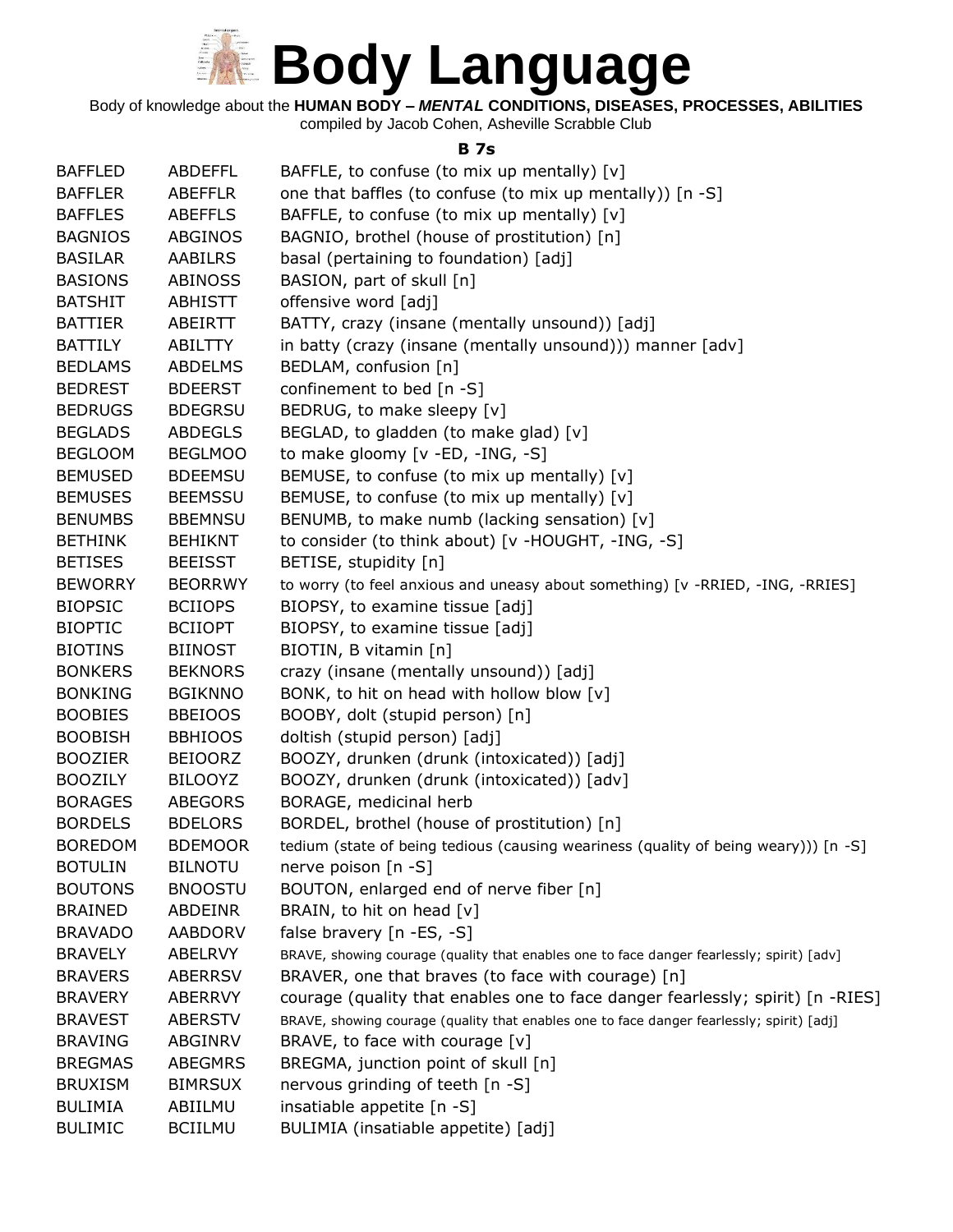

Body of knowledge about the **HUMAN BODY –** *MENTAL* **CONDITIONS, DISEASES, PROCESSES, ABILITIES**

compiled by Jacob Cohen, Asheville Scrabble Club

#### **C 7s**

| <b>CADAVER</b> | AACDEVR        | corpse (dead body) [n -S]                                                                      |
|----------------|----------------|------------------------------------------------------------------------------------------------|
| <b>CAFARDS</b> | <b>AACDFRS</b> | CAFARD, state of depression [n]                                                                |
| <b>CANCERS</b> | <b>ACCENRS</b> | CANCER, malignant growth [n]                                                                   |
| <b>CANELLA</b> | <b>AACELLN</b> | medicinal tree bark [n -S]                                                                     |
| <b>CARKING</b> | <b>ACGIKNR</b> | CARK, to worry (to feel anxious and uneasy about something) [v]                                |
| CAROTID        | <b>ACDIORT</b> | artery in neck $[n - S]$                                                                       |
| <b>CARSICK</b> | <b>ACCIKRS</b> | nauseated from riding in car [adj]                                                             |
| <b>CATHECT</b> | <b>ACCEHTT</b> | to invest with psychic energy [v -ED, -ING, -S]                                                |
| <b>CATNAPS</b> | <b>AACNPST</b> | CATNAP, to doze (to sleep lightly) [v]                                                         |
| <b>CAUDATE</b> | <b>AACDETU</b> | basal ganglion of brain [n -S]                                                                 |
| <b>CAUTERY</b> | <b>ACERTUY</b> | something used to destroy tissue [n -RIES]                                                     |
| <b>CHANCED</b> | <b>ACCDEHN</b> | CHANCE, to risk (to expose to risk (chance of injury or loss)) [v]                             |
| <b>CHANCES</b> | <b>ACCEHNS</b> | CHANCE, to risk (to expose to risk (chance of injury or loss)) [v]                             |
| <b>CHECKUP</b> | <b>CCEHKPU</b> | examination [n -S]                                                                             |
| <b>CHIMERA</b> | <b>ACEHIMR</b> | imaginary monster $[n - S]$                                                                    |
| <b>CHIPPIE</b> | <b>CEHIIPP</b> | chippy (prostitute) [n -S]                                                                     |
| <b>CHOLERS</b> | <b>CEHLORS</b> | CHOLER, anger [n]                                                                              |
| <b>CHOREAL</b> | <b>ACEHLOR</b> | CHOREA, nervous disorder [adj]                                                                 |
| <b>CHOREAS</b> | <b>ACEHORS</b> | CHOREA, nervous disorder [n]                                                                   |
| <b>CHOREIC</b> | <b>CCEHIOR</b> | CHOREA, nervous disorder [adj]                                                                 |
| <b>CHRONIC</b> | <b>CCHINOR</b> | one that suffers from long-lasting disease [n -S]                                              |
| <b>CLINICS</b> | <b>CCIILNS</b> | CLINIC, medical facility [n]                                                                   |
| <b>CLONISM</b> | <b>CILMNOS</b> | condition of having clonus [n -S]                                                              |
| COCAINE        | <b>ACCEINO</b> | narcotic alkaloid [n -S]                                                                       |
| <b>COCAINS</b> | <b>ACCINOS</b> | COCAIN, cocaine (narcotic alkaloid) [n]                                                        |
| <b>COCOTTE</b> | <b>CCEOOTT</b> | prostitute [n -S]                                                                              |
| CODEINA        | <b>ACDEINO</b> | codeine (narcotic alkaloid) [n -S]                                                             |
| CODEINE        | <b>CDEEINO</b> | narcotic alkaloid [n -S]                                                                       |
| <b>CODEINS</b> | <b>CDEINOS</b> | CODEIN, codeine (narcotic alkaloid) [n]                                                        |
| <b>COGNISE</b> | <b>CEGINOS</b> | to cognize (to become aware of in one's mind [v -D, -SING, -S]                                 |
| <b>COGNIZE</b> | <b>CEGINOZ</b> | to become aware of in one's mind [v -D, -SING, -S]                                             |
| COITION        | <b>CIINOOT</b> | coitus (sexual intercourse) [n -S]                                                             |
| <b>CONCEIT</b> | <b>CCEINOT</b> | to imagine (to form mental picture of) $[v - ED, -ING, -S]$                                    |
| <b>CONCUSS</b> | <b>CCNOSSU</b> | to injure brain by violent blow [v -ED, -ING, -ES]                                             |
| <b>CONFUSE</b> | <b>CEFNOSU</b> | to mix up mentally [-D, -SING, -S]                                                             |
| <b>CONKING</b> | <b>CGIKNNO</b> | CONK, to hit on head [v]                                                                       |
| <b>CORONER</b> | <b>CENOORR</b> | officer who investigates questionable deaths [n -S]                                            |
| <b>CORPORA</b> | <b>ACOOPRR</b> | CORPUS, human or animal body [n]                                                               |
| <b>CORPSES</b> | <b>CEOPRSS</b> | CORPSE, dead body [n]                                                                          |
| <b>COURAGE</b> | ACEGORU        | quality that enables one to face danger fearlessly; spirit [n -S]                              |
| <b>COWARDS</b> | <b>ACDORSW</b> | COWARD, one who lacks courage (quality that enables one to face danger fearlessly; spirit) [n] |
| <b>COYNESS</b> | <b>CENOSSY</b> | state of being coy (shy (timid (lacking courage or self-confidence))) [n -ES]                  |
| CRANIAL        | <b>AACILNR</b> | pertaining to skull [adj]                                                                      |
| CRANIUM        | <b>ACIMNRU</b> | skull [n -S or -IA]                                                                            |
| <b>CRASSER</b> | <b>ACERRSS</b> | CRASS, grossly vulgar or stupid [adj]                                                          |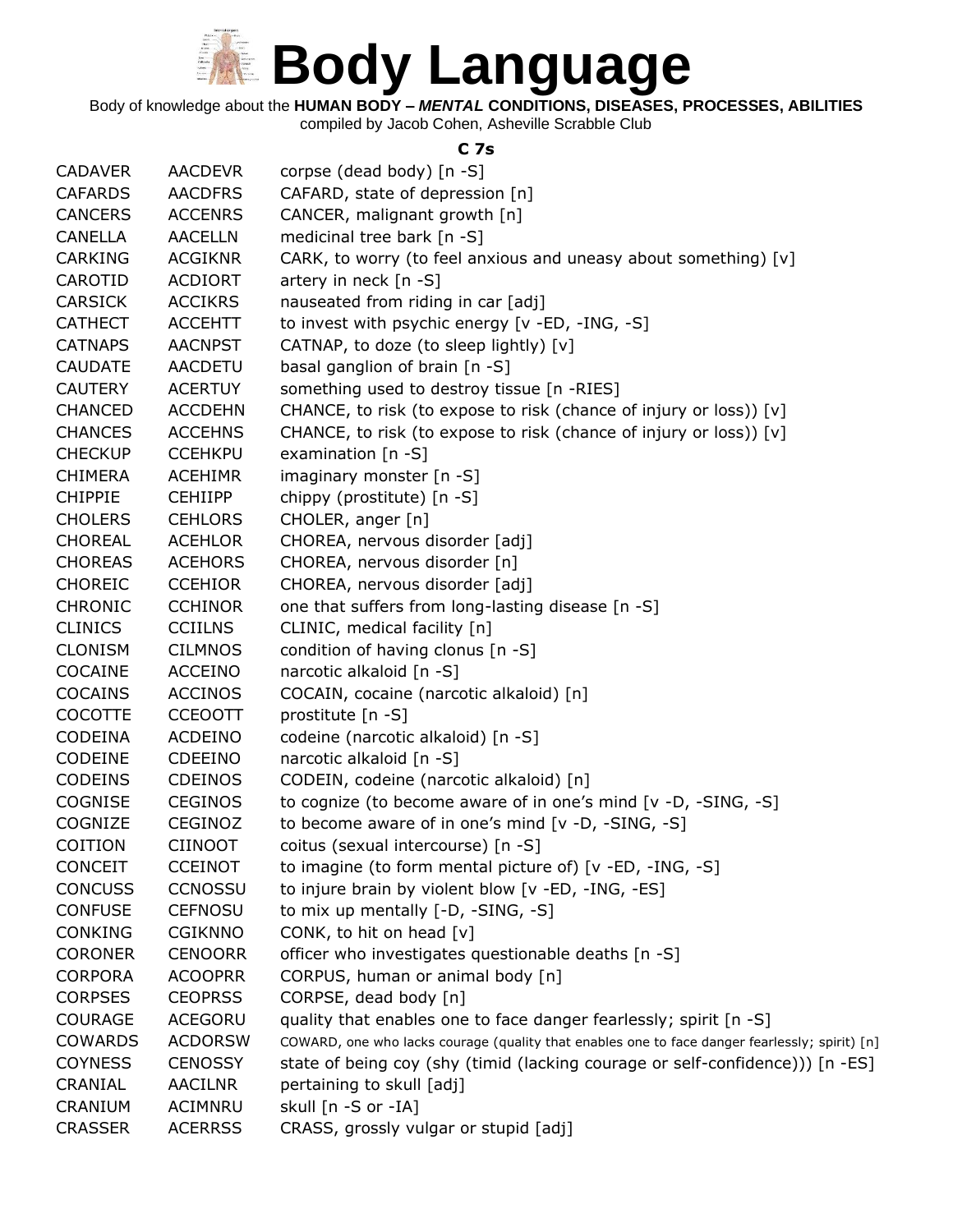Body of knowledge about the **HUMAN BODY –** *MENTAL* **CONDITIONS, DISEASES, PROCESSES, ABILITIES**

| <b>CRASSLY</b> | <b>ACLRSSY</b> | CRASS, grossly vulgar or stupid [adv]                                                            |
|----------------|----------------|--------------------------------------------------------------------------------------------------|
| <b>CRAZIER</b> | <b>ACEIRRZ</b> | CRAZY, insane (mentally unsound) [adj]                                                           |
| <b>CRAZILY</b> | <b>ACILRYZ</b> | CRAZY, insane (mentally unsound) [adv]                                                           |
| <b>CREATED</b> | <b>ACDEERT</b> | CREATE, to cause to exist [v]                                                                    |
| <b>CRETINS</b> | <b>CEINRST</b> | CRETIN, idiot (mentally deficient person) [n]                                                    |
| <b>CROOKER</b> | <b>CEKOORR</b> | CROOK, sick (affected with disease or ill health) [adj]                                          |
| <b>CROWNER</b> | <b>CENORRW</b> | coroner (officer who investigates questionable deaths) [n -S]                                    |
| <b>CRYOGEN</b> | <b>CEGNORY</b> | substance for producing low temperatures [n -S]                                                  |
| <b>CRYONIC</b> | <b>CCINORY</b> | practice of freezing dead bodies for future revival [adj]                                        |
| <b>CUMMING</b> | CGIMMNU        | CUM, offensive word [v]                                                                          |
| <b>CUMMING</b> | <b>CGIMMNU</b> | CUM, offensive word [v]                                                                          |
| <b>CURABLE</b> | ABCELRU        | capable of being cured [adj]                                                                     |
| <b>CURABLY</b> | <b>ABCLRUY</b> | CURABLE, capable of being cured [adv]                                                            |
| <b>CURETTE</b> | <b>CEERTTU</b> | to treat with curet (surgical instrument) [v -D, -TTING, -S]                                     |
| <b>CYBORGS</b> | <b>BCGORSY</b> | CYBORG, human linked to mechanical device for life support [n]                                   |
|                |                | <b>D</b> 7s                                                                                      |
| <b>DADDIES</b> | <b>ADDDEIS</b> | DADDY, father [n]                                                                                |
| <b>DAFTEST</b> | <b>ADEFSTT</b> | DAFT, insane (mentally unsound) [adj]                                                            |
| <b>DAMAGED</b> | AADDEGM        | DAMAGE, to injure (to do or cause injury to) [v]                                                 |
| <b>DAMAGER</b> | AADEGMR        | one that damages (to injure (to do or cause injury to)) [n -S]                                   |
| <b>DAMAGES</b> | <b>AADEGMS</b> | DAMAGE, to injure (to do or cause injury to) [v]                                                 |
| <b>DAMFOOL</b> | <b>ADFLMOO</b> | stupid or foolish person [n -S]                                                                  |
| <b>DANDIES</b> | <b>ADDEINS</b> | DANDY, man who is overly concerned about his appearance [n]                                      |
| <b>DANDIFY</b> | <b>ADDFINY</b> | cause to resemble dandy man who is overly concerned about his appearance) [v -FIED, -ING, -FIES] |
| <b>DAREFUL</b> | ADEFLRU        | brave (showing courage (quality that enables one to face danger fearlessly; spirit)) [adj]       |
| <b>DARINGS</b> | <b>ADGINRS</b> | DARING, bravery (courage (quality that enables one to face danger fearlessly; spirit)) [n]       |
| <b>DASTARD</b> | <b>AADDRST</b> | base coward [n -S]                                                                               |
| <b>DAUNTED</b> | <b>ADDENTU</b> | DAUNT, to intimidate [v]                                                                         |
| <b>DAUNTER</b> | <b>ADENRTU</b> | one that daunts (to intimidate) [n -S]                                                           |
| <b>DAYMARE</b> | <b>AADEMRY</b> | nightmarish fantasy experienced while awake [n -S]                                               |
| <b>DAZEDLY</b> | ADDELYZ        | DAZE, to stun [adv]                                                                              |
| <b>DEADENS</b> | <b>ADDEENS</b> | DEADEN, to diminish sensitivity or vigor of [v]                                                  |
| <b>DEADEST</b> | <b>ADDEEST</b> | DEAD, deprived of life [adj]                                                                     |
| <b>DEAFENS</b> | <b>ADEEFNS</b> | DEAFEN, to make deaf (lacking sense of hearing) [v]                                              |
| <b>DEAFEST</b> | <b>ADEEFST</b> | DEAF, lacking sense of hearing [adj]                                                             |
| <b>DEAFISH</b> | <b>ADEFHIS</b> | somewhat deaf (lacking sense of hearing) [adj]                                                   |
| <b>DEATHLY</b> | <b>ADEHLTY</b> | fatal [adj]                                                                                      |
| <b>DEAVING</b> | <b>ADEGINV</b> | DEAVE, to make deaf (lacking sense of hearing) [v]                                               |
| <b>DEBRIDE</b> | <b>BDDEEIR</b> | to remove dead tissue surgically [v -D, -DING, -S]                                               |
| <b>DECAYED</b> | <b>ACDDEEY</b> | DECAY, to decompose [v]                                                                          |
| <b>DECAYER</b> | <b>ACDEERY</b> | one that decays (to decompose) [n -S]                                                            |
| <b>DECEASE</b> | <b>ACDEEES</b> | to die $[v -D, -SING, -S]$                                                                       |
| <b>DEDUCED</b> | <b>CDDDEEU</b> | DEDUCE, to infer (to reach or derive by reasoning) [v]                                           |
| <b>DEDUCES</b> | <b>CDDEESU</b> | DEDUCE, to infer (to reach or derive by reasoning) [v]                                           |
| <b>DEFENDS</b> | <b>DDEEFNS</b> | DEFEND, to protect (to keep from harm, attack, or injury) [v]                                    |
| <b>DEFUNCT</b> | <b>CDEFNTU</b> | deceased [adj]                                                                                   |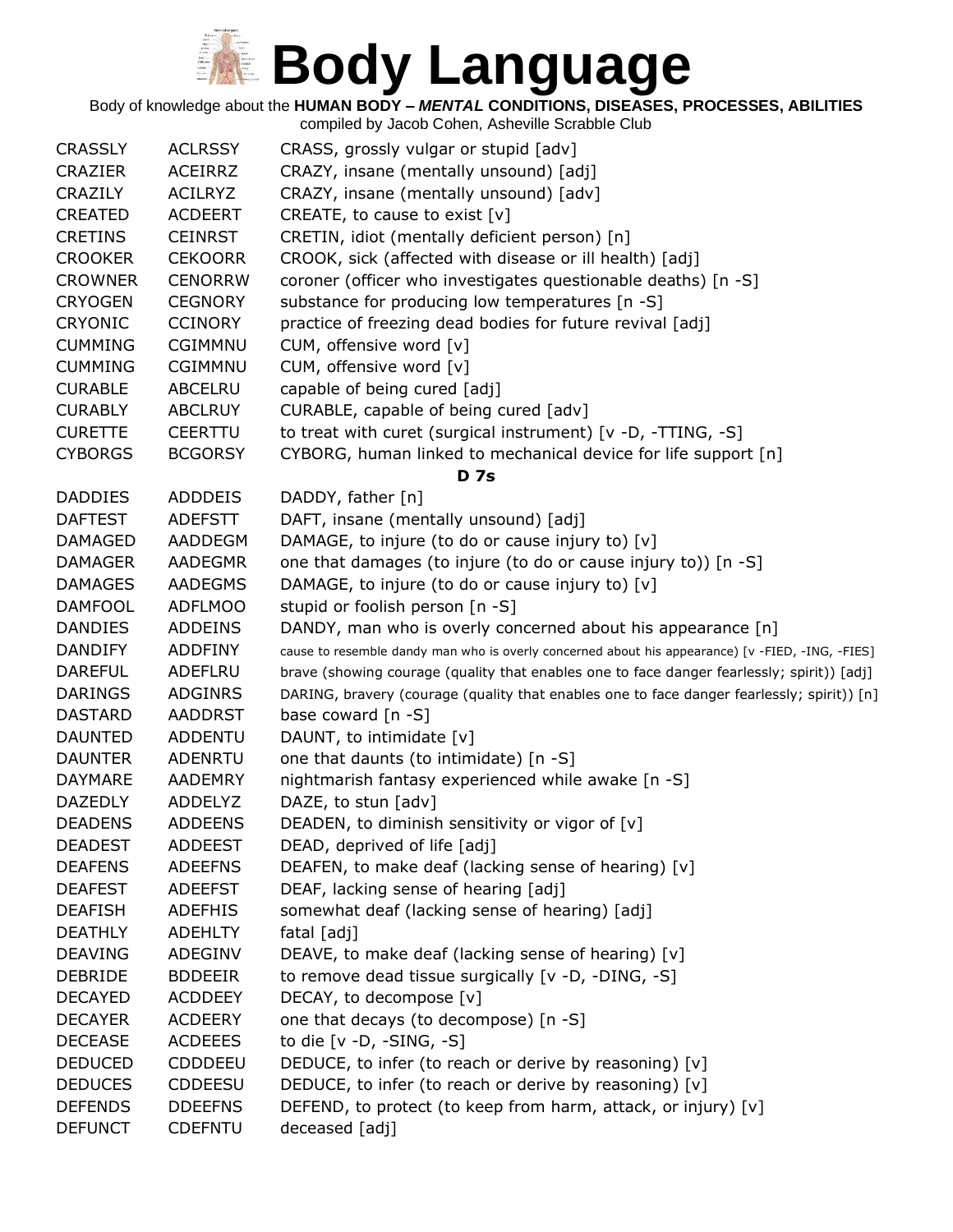Body of knowledge about the **HUMAN BODY –** *MENTAL* **CONDITIONS, DISEASES, PROCESSES, ABILITIES**

| <b>DELUDED</b> | <b>DDDEELU</b> | DELUDE, to mislead mind or judgment of [v]                             |
|----------------|----------------|------------------------------------------------------------------------|
| <b>DELUDER</b> | <b>DDEELRU</b> | one that deludes (to mislead mind or judgment of) [n -S]               |
| <b>DELUDES</b> | <b>DDEELSU</b> | DELUDE, to mislead mind or judgment of [v]                             |
| <b>DEMENTS</b> | <b>DEEMNST</b> | DEMENT, to make insane [v]                                             |
| <b>DEMIREP</b> | <b>DEEIMPR</b> | prostitute [n -S]                                                      |
| <b>DEMURER</b> | <b>DEEMRRU</b> | DEMURE, shy and modest [adj]                                           |
| <b>DENDRON</b> | <b>DDENNOR</b> | dendrite (branched part of nerve cell) [n -S]                          |
| <b>DENGUES</b> | <b>DEENGSU</b> | DENGUE, tropical disease [n]                                           |
| <b>DERANGE</b> | ADEEGNR        | to disorder (to put out of order) [v -D, -GING, -S]                    |
| <b>DESIGNS</b> | <b>DEGINSS</b> | DESIGN, to conceive and plan out [v]                                   |
| <b>DESIRED</b> | <b>DDEEIRS</b> | DESIRE, to wish for [v]                                                |
| <b>DESIRER</b> | <b>DEEIRRS</b> | Done that desires (to wish for) [n -S]                                 |
| <b>DESIRES</b> | <b>DEEIRSS</b> | DESIRE, to wish for [v]                                                |
| <b>DESPAIR</b> | <b>ADEIPRS</b> | to lose all hope [v -ED, -ING, -S]                                     |
| <b>DETECTS</b> | <b>CDEESTT</b> | DETECT, to discover or perceive [v]                                    |
| <b>DETOXED</b> | <b>DDEEOTX</b> | DETOX, to detoxify (to remove toxin from [v]                           |
| <b>DEVISAL</b> | ADEILSV        | act of devising (to form in mind) [n -S]                               |
| <b>DEVISED</b> | <b>DDEEISV</b> | DEVISE, to form in mind [v]                                            |
| <b>DEVISER</b> | <b>DEEIRSV</b> | one that devises (to form in mind) [n -S]                              |
| <b>DILEMMA</b> | ADEILMM        | perplexing situation [n -S]                                            |
| <b>DIMWITS</b> | <b>DIIMSTW</b> | DIMWIT, dunce (stupid person) [n]                                      |
| <b>DIPLOES</b> | <b>DEILOPS</b> | DIPLOE, bony tissue of cranium [n]                                     |
| <b>DIPLOIC</b> | <b>CDIILOP</b> | DIPLOE, bony tissue of cranium [adj]                                   |
| <b>DISCERN</b> | <b>CDEINRS</b> | to perceive (to become aware of through senses) [v -ED, -ING, -S]      |
| <b>DISEASE</b> | ADEEISS        | to make unhealth [v -D, -SING, -S]                                     |
| <b>DISEASE</b> | <b>ADEEISS</b> | to make unhealthy (having good health) [v -D, -SING, -S]               |
| <b>DISMAYS</b> | <b>ADIMSSY</b> | DISMAY, to deprive of courage or resolution [v]                        |
| <b>DITHERS</b> | <b>DEHIRST</b> | DITHER, to act nervously or indecisively [v]                           |
| <b>DITHERY</b> | <b>DEHIRTY</b> | nervously excited [adj]                                                |
| <b>DITSIER</b> | <b>DEIIRST</b> | DITSY, silly, eccentric [adj]                                          |
| <b>DITZIER</b> | <b>DEIIRTZ</b> | DITZY, ditsy (silly, eccentric) [adj]                                  |
| <b>DIZZIED</b> | <b>DDEIIZZ</b> | DIZZY, to make dizzy (having sensation of whirling) [v]                |
| <b>DIZZIER</b> | DEIIRZZ        | DIZZY, having sensation of whirling [adj]                              |
| <b>DIZZIES</b> | <b>DEIISZZ</b> | DIZZY, to make dizzy (having sensation of whirling) [v]                |
| <b>DOCTORS</b> | <b>CDOORST</b> | DOCTOR, to treat medically [v]                                         |
| <b>DODOISM</b> | <b>DDIMOOS</b> | stupid remark [n -S]                                                   |
| <b>DOLOURS</b> | <b>DLOORSU</b> | DOLOUR, dolor (grief (intense mental distress)) [n]                    |
| <b>DOLTISH</b> | <b>DHILOST</b> | DOLT, stupid person [adj]                                              |
| <b>DONNERD</b> | <b>DDENNOR</b> | donnered (dazed) [adj]                                                 |
| <b>DONNERT</b> | <b>DENNORT</b> | donnered (dazed) [adj]                                                 |
| <b>DOOBIES</b> | <b>BDEIOOS</b> | DOOBIE, marijuana cigarette [n]                                        |
| <b>DOPIEST</b> | <b>DEIOPST</b> | DOPEY, lethargic; stupid [adj] / DOPY, dopey (lethargic; stupid) [adj] |
| <b>DORKIER</b> | <b>DEIKORR</b> | DORKY, stupid, foolish [adj]                                           |
| <b>DOSAGES</b> | <b>ADEGOSS</b> | DOSAGE, amount of medicine to be given [n]                             |
| <b>DOTTIER</b> | <b>DEIORTT</b> | DOTTY, crazy (insane (mentally unsound)) [adj]                         |
| <b>DOTTILY</b> | <b>DILOTTY</b> | in dotty (crazy (insane (mentally unsound))) manner [adv]              |
|                |                |                                                                        |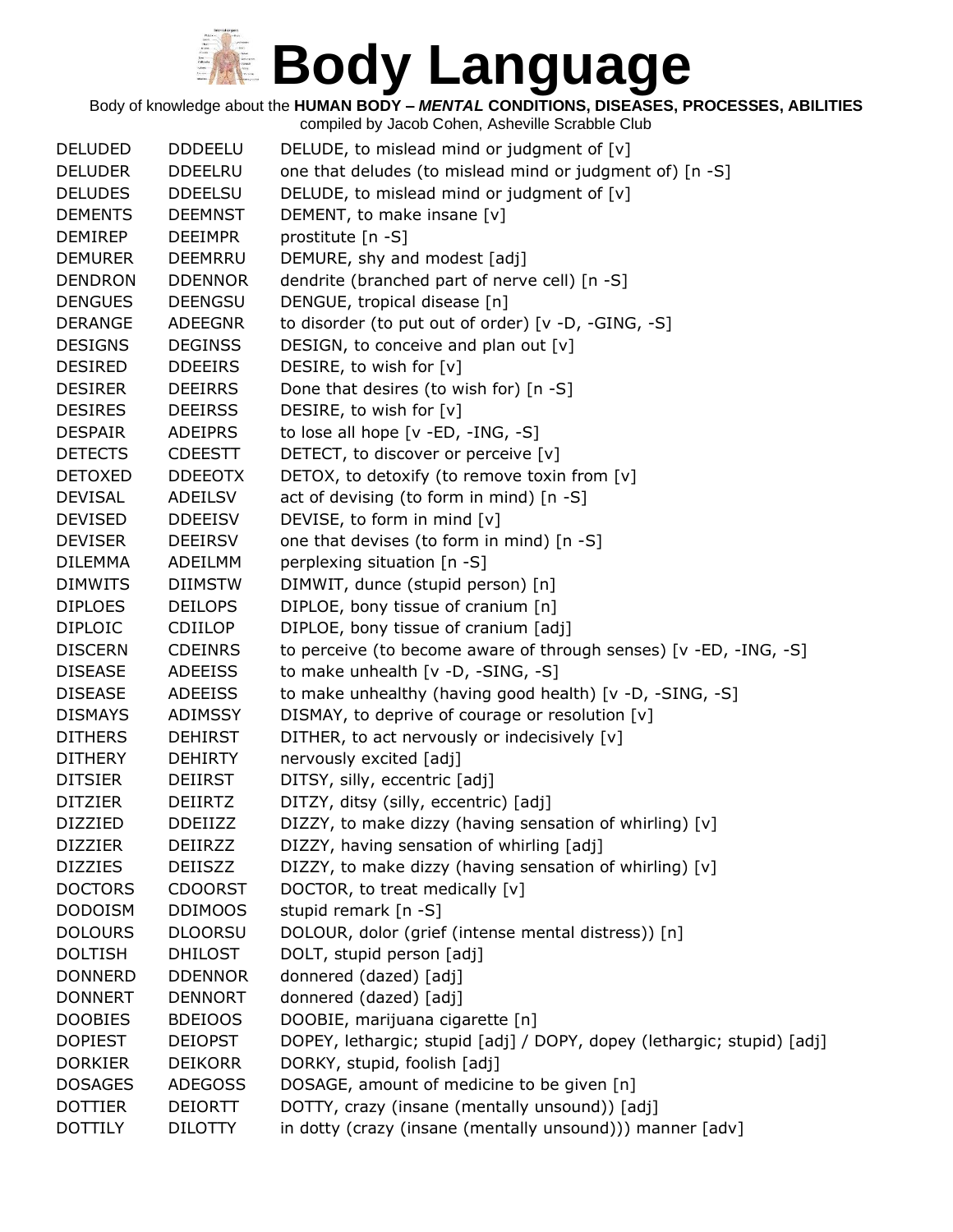Body of knowledge about the **HUMAN BODY –** *MENTAL* **CONDITIONS, DISEASES, PROCESSES, ABILITIES**

|                |                | compiled by Jacob Cohen, Asheville Scrabble Club                                  |
|----------------|----------------|-----------------------------------------------------------------------------------|
| <b>DOUGHTY</b> | <b>DGHOTUY</b> | courageous [adj -TIER, -TIEST]                                                    |
| <b>DOWNERS</b> | <b>DENORSW</b> | DOWNER, depressant drug [n]                                                       |
| <b>DOZIEST</b> | <b>DEIOSTZ</b> | DOZY, drowsy [adj]                                                                |
| <b>DRABBED</b> | <b>ABBDDER</b> | DRAB, to consort with prostitutes [v]                                             |
| <b>DREAMED</b> | <b>ADDEEMR</b> | DREAM, to have dream (series of images occurring during sleep) [v]                |
| <b>DREAMER</b> | <b>ADEEMRR</b> | one that dreams (to have dream (series of images occurring during sleep)) [n -S]  |
| <b>DROWSED</b> | <b>DDEORSW</b> | DROWSE, to doze (to sleep lightly) [v]                                            |
| <b>DROWSES</b> | <b>DEORSSW</b> | DROWSE, to doze (to sleep lightly) [v]                                            |
| <b>DRUGGED</b> | <b>DDEGGRU</b> | DRUG, to affect with drug (medicinal substance) [v]                               |
| <b>DRUGGIE</b> | <b>DEGGIRU</b> | drug addict [n -S]                                                                |
| <b>DRUNKEN</b> | <b>DEKNNRU</b> | drunk (intoxicated) [adj]                                                         |
| <b>DRUNKER</b> | <b>DEKNRRU</b> | DRUNK, intoxicated [adj]                                                          |
| <b>DUFUSES</b> | <b>DEFSSUU</b> | DUFUS, doofus (stupid or foolish person) [n]                                      |
| <b>DULLARD</b> | ADDLLRU        | dolt (stupid person) [n -S]                                                       |
| <b>DULLARD</b> | ADDLLRU        | dolt [n -S]                                                                       |
| <b>DULLEST</b> | <b>DELLSTU</b> | DULL, mentally slow [adj]                                                         |
| <b>DULNESS</b> | <b>DELNSSU</b> | dullness (state of being dull (mentally slow)) [n -ES]                            |
| <b>DUMPISH</b> | <b>DHIMPSU</b> | sad [adj]                                                                         |
| <b>DUNCISH</b> | <b>CDHINSU</b> | DUNCE, stupid person [adj]                                                        |
|                |                | <b>E</b> 7s                                                                       |
| <b>EDGIEST</b> | <b>DEEGIST</b> | EDGY (tense, nervous, or irritable) [adj]                                         |
| EGOTIZE        | <b>EEGIOTZ</b> | to talk and think about oneself excessively [v -D, -ZING, -S]                     |
| <b>EIDETIC</b> | <b>CDEEIIT</b> | pertaining to vivid recall [adj]                                                  |
| <b>ELIXIRS</b> | <b>EIILRSX</b> | ELIXIR, medicinal beverage [n]                                                    |
| <b>EMOTION</b> | <b>EIMNOOT</b> | affective state of consciousness [n -S]                                           |
| <b>EMOTIVE</b> | <b>EEIMOTV</b> | pertaining to emotion (affective state of consciousness) [adj]                    |
| <b>EMPATHY</b> | <b>AEHMPTY</b> | imaginative identification with another's thoughts and feelings [n -HIES]         |
| <b>ENFEVER</b> | <b>EEEFNRV</b> | to fever (abnormal elevation of body temperature)) [v -ED, -ING, -S]              |
| <b>ENGORGE</b> | <b>EEGGNOR</b> | to fill with blood [v -D, -GING, -S]                                              |
| <b>EROTISM</b> | <b>EIMORST</b> | sexual excitement [n -S]                                                          |
| <b>EROTIZE</b> | <b>EEIORTZ</b> | to give sexual meaning to [v -D, -ZING, -S]                                       |
| <b>ESERINE</b> | <b>EEEINRS</b> | toxic alkaloid [n -S]                                                             |
| <b>ESTRINS</b> | <b>EINRSST</b> | ESTRIN, estrone (estrogen (female sex hormone promoting or producing estrus)) [n] |
| <b>ESTRIOL</b> | EILORST        | estrogen (female sex hormone promoting or producing estrus) [n -S]                |
| <b>ESTRONE</b> | <b>EENORST</b> | estrogen (female sex hormone promoting or producing estrus) [n -S]                |
| <b>ETHICAL</b> | <b>ACEHILT</b> | drug sold by prescription only [n -S]                                             |
| <b>EVOKERS</b> | <b>EEKORSV</b> | EVOKER, evocator (one that evokes (to call forth)) [n]                            |
| <b>EVOKING</b> | <b>EGIKNOV</b> | EVOKE, to call forth [v]                                                          |
| <b>EXCITED</b> | <b>CDEEITX</b> | EXCITE, to arouse emotions of $[v]$                                               |
| <b>EXCITER</b> | <b>CEEIRTX</b> | one that excites (to arouse emotions of) [n -S]                                   |
| <b>EXCITES</b> | <b>CEEISTX</b> | EXCITE, to arouse emotions of $[v]$                                               |
| <b>EXCITOR</b> | <b>CEIORTX</b> | exciter (one that excites (to arouse emotions of)) [n -S]                         |
|                |                | <b>F</b> 7s                                                                       |
| <b>FACULTY</b> | <b>ACFLTUY</b> | inherent power or ability [n -TIES]                                               |
| <b>FAERIES</b> | <b>AEEFIRS</b> | FAERIE, fairy (imaginary supernatural being) [n] / FAERY, faerie [n]              |
| <b>FAINTED</b> | <b>ADEFINT</b> | FAINT, to lose consciousness [v]                                                  |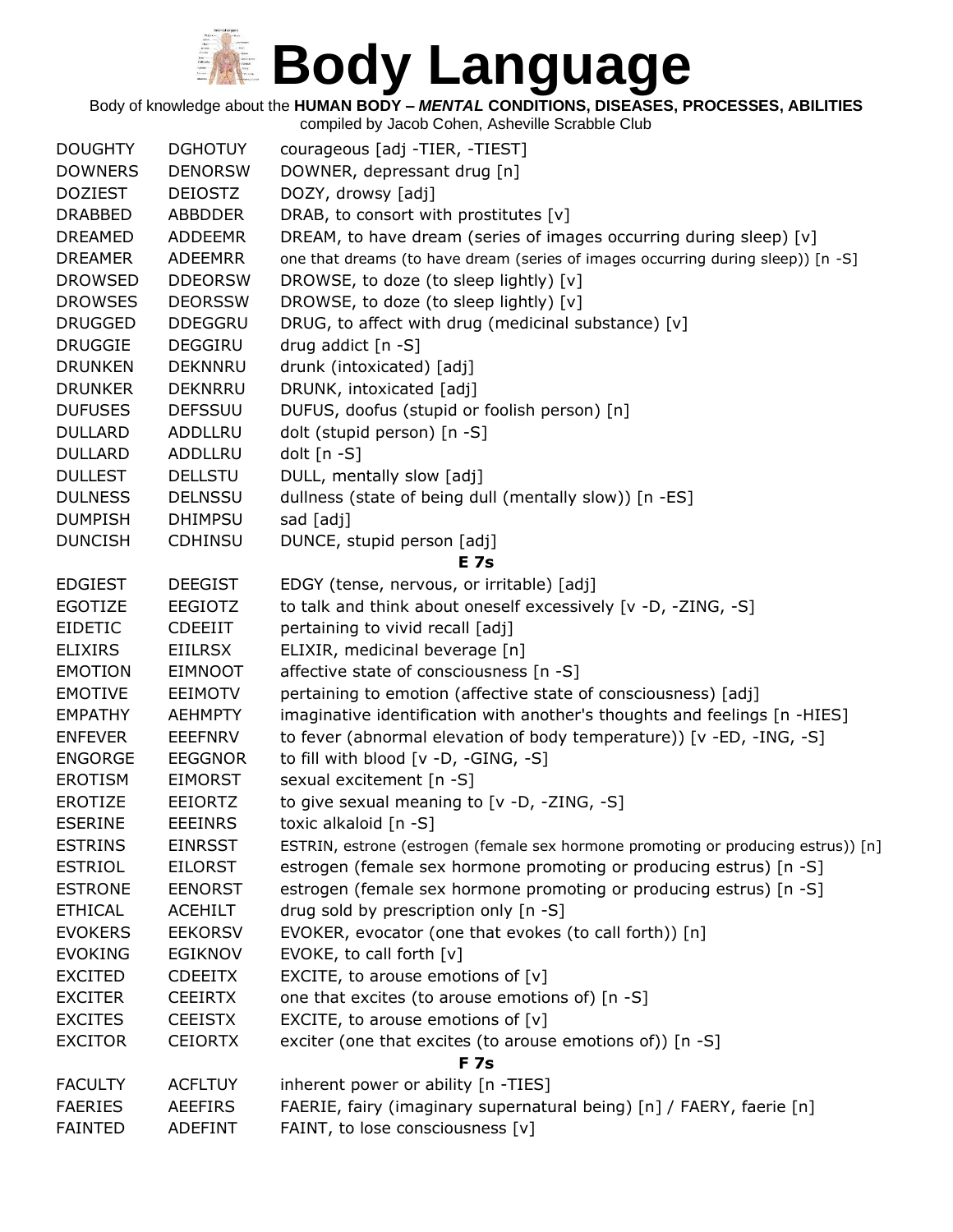Body of knowledge about the **HUMAN BODY –** *MENTAL* **CONDITIONS, DISEASES, PROCESSES, ABILITIES**

| <b>FAIRIES</b> | <b>AEFIIRS</b> | FAIRY, imaginary supernatural being [n]                                           |
|----------------|----------------|-----------------------------------------------------------------------------------|
| <b>FANTASM</b> | <b>AAFMNST</b> | phantasm (creation of imagination) [n -S]                                         |
| <b>FANTASY</b> | <b>AAFNSTY</b> | to imagine (to form mental picture of) [v -SIED, -ING, -SIES]                     |
| <b>FATHEAD</b> | AADEFHT        | dolt (stupid person) [n -S]                                                       |
| <b>FATHOMS</b> | <b>AFHMOST</b> | FATHOM, to understand (to grasp mentally) [v]                                     |
| <b>FATIGUE</b> | <b>AEFGITU</b> | to weary $[v -D, -UING, -S]$                                                      |
| <b>FATUITY</b> | <b>AFITTUY</b> | something foolish or stupid [n -TIES]                                             |
| <b>FATUOUS</b> | <b>AFOSTUU</b> | smugly stupid [adj]                                                               |
| <b>FEBRILE</b> | <b>BEEFILR</b> | feverish (having fever) [adj]                                                     |
| <b>FETUSES</b> | <b>EEFSSTU</b> | FETUS, unborn organism carried within womb in later stages of its development [n] |
| <b>FEVERED</b> | <b>DEEEFRV</b> | FEVER, to affect with fever (abnormal elevation of body temperature) [v]          |
| <b>FEYNESS</b> | <b>EEFNSSY</b> | state of being fey (crazy (insane (mentally unsound))) [n -ES]                    |
| <b>FIBROID</b> | <b>BDFIIOR</b> | fibroma (benign tumor composed of fibrous tissue) [n -S]                          |
| <b>FIBROMA</b> | ABFIMOR        | benign tumor composed of fibrous tissue [n -S or -TA]                             |
| <b>FICTION</b> | <b>CFIINOT</b> | literary work whose content is produced by imagination [n -S]                     |
| <b>FICTIVE</b> | <b>CEFIITV</b> | imaginary [adj]                                                                   |
| <b>FIGMENT</b> | <b>EFGIMNT</b> | product of mental invention [n -S]                                                |
| <b>FITNESS</b> | <b>EFINSST</b> | state of being fit (healthy (having good health)) [n -ES]                         |
| <b>FITTEST</b> | <b>EFISTTT</b> | FIT, healthy (having good health) [adj]                                           |
| <b>FLEYING</b> | <b>EFGILNY</b> | FLEY, to frighten [v]                                                             |
| <b>FLIRTED</b> | <b>DEFILRT</b> | FLIRT, to behave amorously [v]                                                    |
| <b>FLIRTER</b> | EFILRRT        | one that flirts (to behave amorously) [n -S]                                      |
| <b>FLUMMOX</b> | <b>FLMMOUX</b> | to confuse (to mix up mentally) [v -ED, -ING, -S]                                 |
| <b>FLUSTER</b> | <b>EFLRSTU</b> | to put in state of nervous confusion [v -ED, -ING, -S]                            |
| <b>FORFEND</b> | <b>DEFFNOR</b> | to protect (to keep from harm, attack, or injury) [v -ED, -ING, -S]               |
| <b>FORGETS</b> | <b>EFGORST</b> | FORGET, to fail to remember [v]                                                   |
| <b>FRETFUL</b> | <b>EFFLRTU</b> | inclined to fret (to worry) [adj]                                                 |
| <b>FRETTED</b> | <b>DEEFRTT</b> | FRET, to worry [v]                                                                |
| <b>FRIGHTS</b> | <b>FGHIRST</b> | FRIGHT, to frighten (to make afraid) [v]                                          |
| <b>FRONTAL</b> | <b>AFLNORT</b> | bone of skull [n -S]                                                              |
| <b>FUDDLED</b> | <b>DDDEFLU</b> | FUDDLE, to confuse (to mix up mentally) [v]                                       |
| <b>FUDDLES</b> | <b>DDEFLSU</b> | FUDDLE, to confuse (to mix up mentally) [v]                                       |
|                |                | <b>G</b> 7s                                                                       |
| <b>GALANGA</b> | AAAGGLN        | galangal (medicinal plant) [n -S]                                                 |
| <b>GALLIED</b> | ADEGILL        | GALLY, to frighten [v]                                                            |
| <b>GALLIES</b> | <b>AEGILLS</b> | GALLY, to frighten [v]                                                            |
| <b>GAMIEST</b> | <b>AEGIMST</b> | GAMEY, gamy (plucky (brave and spirited)) [adj] / GAMY, plucky [adj]              |
| <b>GASPERS</b> | <b>AEGPRSS</b> | GASPER, cigarette [n]                                                             |
| <b>GAWKERS</b> | <b>AEGKRSW</b> | GAWKER, one that gawks (to stare stupidly) [n]                                    |
| <b>GAWKING</b> | AGGIKNW        | GAWK, to stare stupidly [v]                                                       |
| <b>GAWPERS</b> | <b>AEGPRSW</b> | GAWPER, one that gawps (to stare stupidly) [n]                                    |
| <b>GAWPING</b> | <b>AGGINPW</b> | GAWP, to stare stupidly [v]                                                       |
| <b>GAYDARS</b> | <b>AADGRSY</b> | GAYDAR, ability to recognize that person is homosexual [n]                        |
| <b>GELCAPS</b> | <b>ACEGLPS</b> | GELCAP, tablet coated with gelatin [n -S]                                         |
| <b>GENERIC</b> | <b>CEEGINR</b> | type of drug $[n - S]$                                                            |
| <b>GESTALT</b> | <b>AEGLSTT</b> | unified whole [n -S, -EN]                                                         |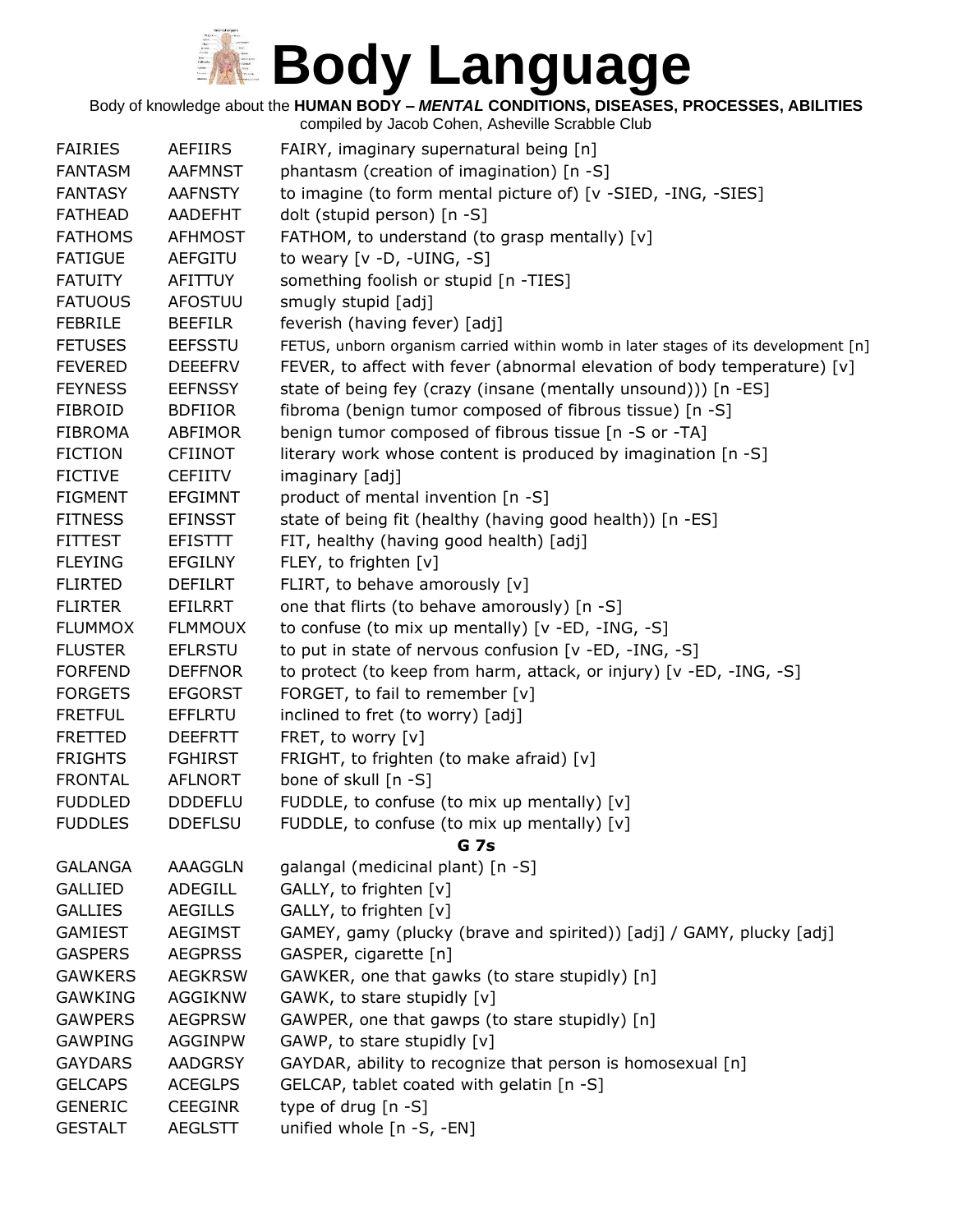Body of knowledge about the **HUMAN BODY –** *MENTAL* **CONDITIONS, DISEASES, PROCESSES, ABILITIES**

| <b>GHASTLY</b>  | <b>AGHLSTY</b>  | terrifying [adj]                                                                                             |
|-----------------|-----------------|--------------------------------------------------------------------------------------------------------------|
| <b>GIDDIER</b>  | <b>DDEGIIR</b>  | GIDDY, dizzy [adj]                                                                                           |
| <b>GINNIER</b>  | <b>EGIINNR</b>  | GINNY, affected with gin (strong liquor) [adj]                                                               |
| <b>GLIOMAS</b>  | <b>AGILMOS</b>  | GLIOMA, type of tumor [s]                                                                                    |
| <b>GLIOSIS</b>  | <b>GIILOSS</b>  | pathological proliferation of glial (supporting tissue of central nervous system) cells [n -SES]             |
| <b>GLUMMER</b>  | EGLMMRU         | GLUM, being in low spirits [adj]                                                                             |
| <b>GNAWING</b>  | AGGINNW         | persistent dull pain [n -S]                                                                                  |
| <b>GOONIER</b>  | <b>EGINOOR</b>  | GOONY, stupid (mentally slow) [adj]                                                                          |
| <b>GREENIE</b>  | <b>EEEGINR</b>  | amphetamine pill [n -S]                                                                                      |
| <b>GRIEVED</b>  | <b>DEEGIRV</b>  | GRIEVE, to feel grief (intense mental distress) [v]                                                          |
| <b>GRIEVER</b>  | EEGIRRV         | one that grieves (to feel grief (intense mental distress)) [n -S]                                            |
| <b>GROKKED</b>  | <b>DEGKKOR</b>  | GROK, to understand intuitively [v]                                                                          |
| <b>GRUELED</b>  | <b>DEEGLRU</b>  | GRUEL, to disable by hard work [v]                                                                           |
| <b>GRUELER</b>  | <b>EEGLRRU</b>  | one that gruels (to disable by hard work) [n -S]                                                             |
| <b>GUTLESS</b>  | <b>EGLSSTU</b>  | lacking courage (quality that enables one to face danger fearlessly; spirit) [adj]                           |
| <b>GUTSIER</b>  | <b>EGIRSTU</b>  | GUTSY, brave (showing courage (quality that enables one to face danger fearlessly; spirit)) [adj]            |
| <b>GUTSILY</b>  | <b>GILSTUY</b>  | in gutsy (brave (showing courage (quality that enables one to face danger fearlessly; spirit))) manner [adv] |
| <b>GUTTIER</b>  | <b>EGIRTTU</b>  | GUTTY, marked by courage [adj]                                                                               |
|                 |                 | <b>H</b> 7s                                                                                                  |
| <b>HABITUS</b>  | ABHISTU         | bodily build and constitution [HABITUS]                                                                      |
| <b>HALFWIT</b>  | <b>AFHILTW</b>  | foolish or stupid person [n -S]                                                                              |
| <b>HANGUPS</b>  | <b>AGHNPSU</b>  | HANGUP, inhibition or obsession [n]                                                                          |
| <b>HARMERS</b>  | <b>AEHMRRS</b>  | HARMER, one that harms (to injure (to do or cause injury to)) [n]                                            |
| <b>HARMING</b>  | <b>AGHIMNR</b>  | HARM, to injure (to do or cause injury to) [v]                                                               |
| <b>HASHISH</b>  | <b>AHHHISS</b>  | mild narcotic [n -ES]                                                                                        |
| <b>HAZARDS</b>  | <b>AADHRSZ</b>  |                                                                                                              |
|                 |                 | HAZARD, to venture (to risk (to expose to risk (chance of injury or loss))) $[v]$                            |
| <b>HEADIER</b>  | <b>ADEEHIR</b>  | HEADY, intoxicating [adj]                                                                                    |
| <b>HEADILY</b>  | <b>ADEHILY</b>  | in heady (intoxicating) manner [adv]                                                                         |
| <b>HEALERS</b>  | <b>AEEHLRS</b>  | HEALER, one that heals (to make sound or whole) [n]                                                          |
| <b>HEALTHS</b>  | <b>AEHHLST</b>  | HEALTH, physical condition of organism [n]                                                                   |
| <b>HEARTED</b>  | ADEEHRT         | HEART, to hearten (to give courage to) [v]                                                                   |
| <b>HEARTEN</b>  | <b>AEEHNRT</b>  | to give courage to $[v - ED, -ING, -S]$                                                                      |
| <b>HEROINE</b>  | <b>EEHINOR</b>  | brave woman $[n -S]$                                                                                         |
| <b>HEROINS</b>  | <b>EHINORS</b>  | HEROIN, addictive narcotic [n]                                                                               |
| <b>HETEROS</b>  | <b>EEHORST</b>  | HETERO, heterosexual [n]                                                                                     |
| <b>HOMOSEX</b>  | <b>EHMOOSX</b>  | homosexuality [n -ES]                                                                                        |
| <b>HOPHEAD</b>  | <b>ADEHHOP</b>  | drug addict [n -S]                                                                                           |
| <b>HOSPICE</b>  | <b>CEHIOPS</b>  | shelter [n -S]                                                                                               |
| <b>HOSPITAL</b> | <b>AHILOPST</b> | medical institution [n -S]                                                                                   |
| <b>HURTERS</b>  | <b>EHRRSTU</b>  | HURTER, one that hurts (to injure (to do or cause injury to)) [n]                                            |
| <b>HURTFUL</b>  | <b>FHLRTUU</b>  | causing injury (harm inflicted or suffered) [adj]                                                            |
| <b>HURTING</b>  | <b>GHINRTU</b>  | HURT, to injure (to do or cause injury to) [v]                                                               |
| <b>HYGEIST</b>  | <b>EGHISTY</b>  | expert in hygiene [n -S]                                                                                     |
| <b>HYGIENE</b>  | <b>EEGHINY</b>  | science of health [n -S]                                                                                     |
| <b>HYPNOID</b>  | <b>DHINOPY</b>  | pertaining to hypnosis or sleep [adj]                                                                        |
| <b>HYPONEA</b>  | <b>AEHNOPY</b>  | hyponoia (dulled mental activity) [n -S]                                                                     |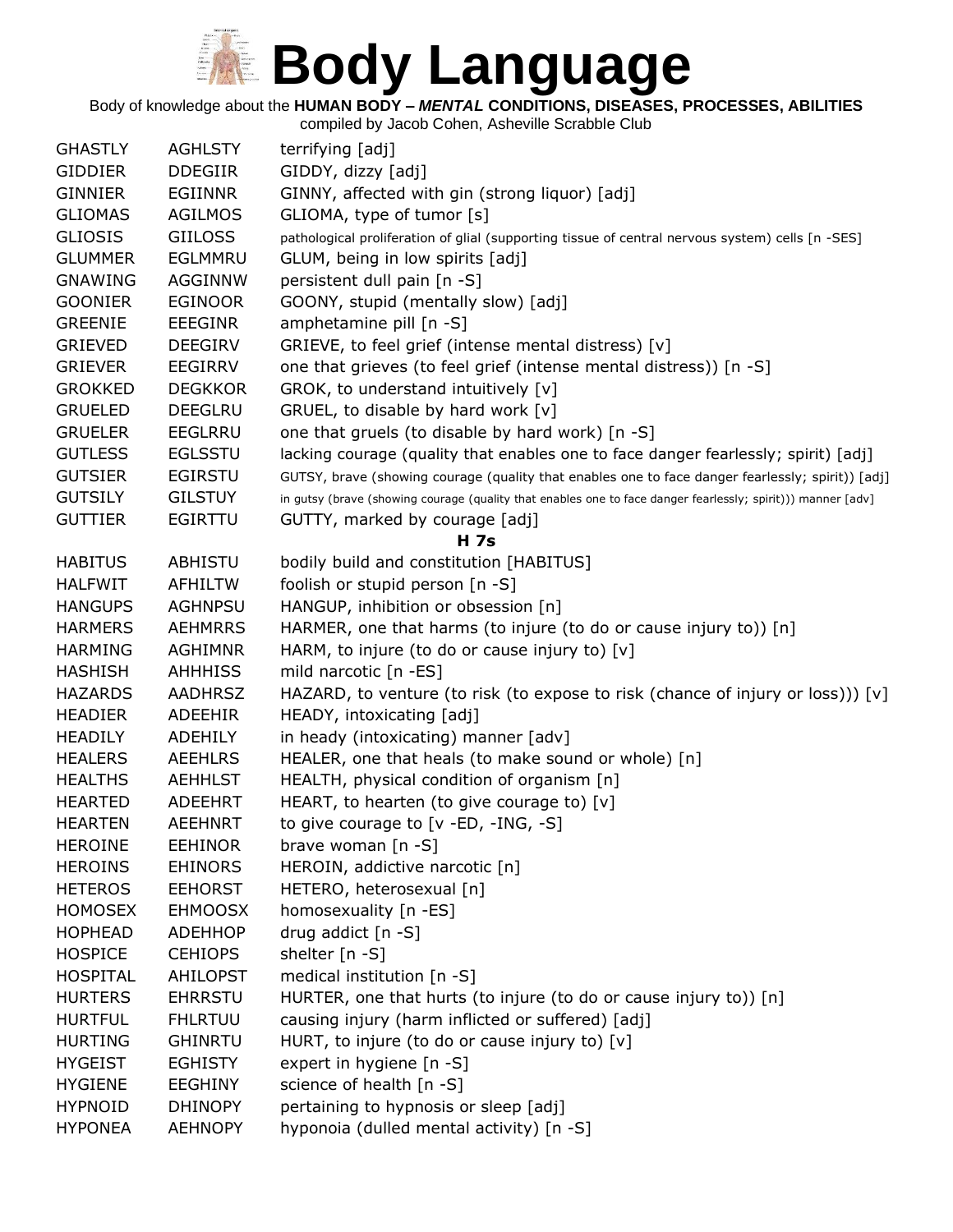Body of knowledge about the **HUMAN BODY –** *MENTAL* **CONDITIONS, DISEASES, PROCESSES, ABILITIES**

| <b>HYPOXIA</b> | <b>AHIOPXY</b> | deficiency of oxygen in body tissue [n -S]                                                 |
|----------------|----------------|--------------------------------------------------------------------------------------------|
| <b>HYPOXIC</b> | <b>CHIOPXY</b> | HYPOXIA, deficiency of oxygen in body tissue [adj]                                         |
|                |                | I 7s                                                                                       |
| <b>IDEATED</b> | <b>ADDEEIT</b> | IDEATE, to form idea [v]                                                                   |
| <b>IDEATES</b> | <b>ADEEIST</b> | IDEATE, to form idea [v]                                                                   |
| <b>IDIOTIC</b> | <b>CDIIIOT</b> | IDIOT, mentally deficient person [adj]                                                     |
| <b>IGNATIA</b> | AAGIINT        | medicinal seed [n -S]                                                                      |
| <b>ILLNESS</b> | <b>EILLNSS</b> | sickness (affected with disease or ill health)) [n -ES]                                    |
| <b>IMAGERS</b> | <b>AEGIMRS</b> | IMAGER, one that images (to imagine (to form mental picture of)) [n]                       |
| <b>IMAGERY</b> | <b>AEGIMRY</b> | mental pictures [n -RIES]                                                                  |
| <b>IMAGINE</b> | AEGIIMN        | to form mental picture of [v -D, -NING, -S]                                                |
| <b>IMAGING</b> | AGGIIMN        | IMAGE, to imagine (to form mental picture of) [v]                                          |
| <b>IMMUNER</b> | EIMMNRU        | IMMUNE, protected from disease [adj]                                                       |
| <b>IMMUNES</b> | EIMMNSU        | IMMUNE, one who is protected from disease [n]                                              |
| <b>IMPAVID</b> | ADIIMPV        | brave (showing courage (quality that enables one to face danger fearlessly; spirit)) [adj] |
| <b>INFARCT</b> | <b>ACFINRT</b> | area of dead or dying tissue [n -S]                                                        |
| <b>INFECTS</b> | <b>CEFINST</b> | INFECT, to contaminate with disease-producing germs [v]                                    |
| <b>INGRAIN</b> | <b>AGIINNR</b> | to impress firmly on mind [v -ED, -ING, -S]                                                |
| <b>INJURED</b> | DEIJNRU        | INJURE, to do or cause injury to [v]                                                       |
| <b>INJURER</b> | EIJNRRU        | one that injures (to do or cause injury to) [n -S]                                         |
| <b>INJURES</b> | <b>EIJNRSU</b> | INJURE, to do or cause injury to [v]                                                       |
| <b>INNERVE</b> | EEINNRV        | to stimulate $[v -D, -VING, -S]$                                                           |
| <b>INSANER</b> | <b>AEINNRS</b> | INSANE, mentally unsound [adj]                                                             |
| <b>INSIGHT</b> | <b>GHIINST</b> | perception of inner nature of things [n -S]                                                |
| <b>INSULAE</b> | AEILNSU        | INSULA, region of brain [n]                                                                |
| <b>INTERNE</b> | <b>EEINNRT</b> | recent medical school graduate on hospital staff [n -S]                                    |
|                |                | J <sub>7s</sub>                                                                            |
| <b>JETLAGS</b> | <b>AEGJLST</b> | JETLAG, disruption of body rhythms after flight through several time zones [n]             |
| <b>JIMJAMS</b> | <b>AIJJMMS</b> | violent delirium [n JIMJAMS]                                                               |
| <b>JONESED</b> | <b>DEEJNOS</b> | JONES, to have strong craving for something [v]                                            |
| <b>JOYPOPS</b> | <b>JOOPPSY</b> | JOYPOP, to use habit-forming drugs occasionally [v]                                        |
| <b>JUGHEAD</b> | <b>ADEGHJU</b> | dolt (stupid person) [n -S]                                                                |
| <b>JUGULAR</b> | AGJLRUU        | vein of neck $[n - S]$                                                                     |
| <b>JUNKIES</b> | <b>EIJKNSU</b> | JUNKIE, drug addict [n]                                                                    |
|                |                | <b>K7s</b>                                                                                 |
| <b>KAHUNAS</b> | <b>AAHKNSU</b> | KAHUNA, medicine man [n]                                                                   |
| <b>KALIANS</b> | <b>AAIKLNS</b> | KALIAN, hookah (water pipe) [n]                                                            |
|                |                | <b>L</b> 7s                                                                                |
| LANGUID        | <b>ADGILNU</b> | lacking in vigor or vitality [adj]                                                         |
| <b>LANGUOR</b> | AGLNORU        | state of being languid (lacking in vigor or vitality) [n -S]                               |
| <b>LEADENS</b> | <b>ADEELNS</b> | LEADEN, to make dull or sluggish [v]                                                       |
| <b>LEANING</b> | <b>AEGILNN</b> | tendency (inclination to act or think in particular way) [n -S]                            |
| <b>LECHERS</b> | <b>CEEHLRS</b> | LECHER, to engage in lechery [v]                                                           |
| <b>LECHERY</b> | <b>CEEHLRY</b> | excessive sexual indulgence [n -RIES]                                                      |
| <b>LESIONS</b> | <b>EILNOSS</b> | LESION, to cause abnormal change in structure of organ [v]                                 |
| <b>LETCHED</b> | <b>CDEEHLT</b> | LETCH, to lech (to engage in lechery) [v]                                                  |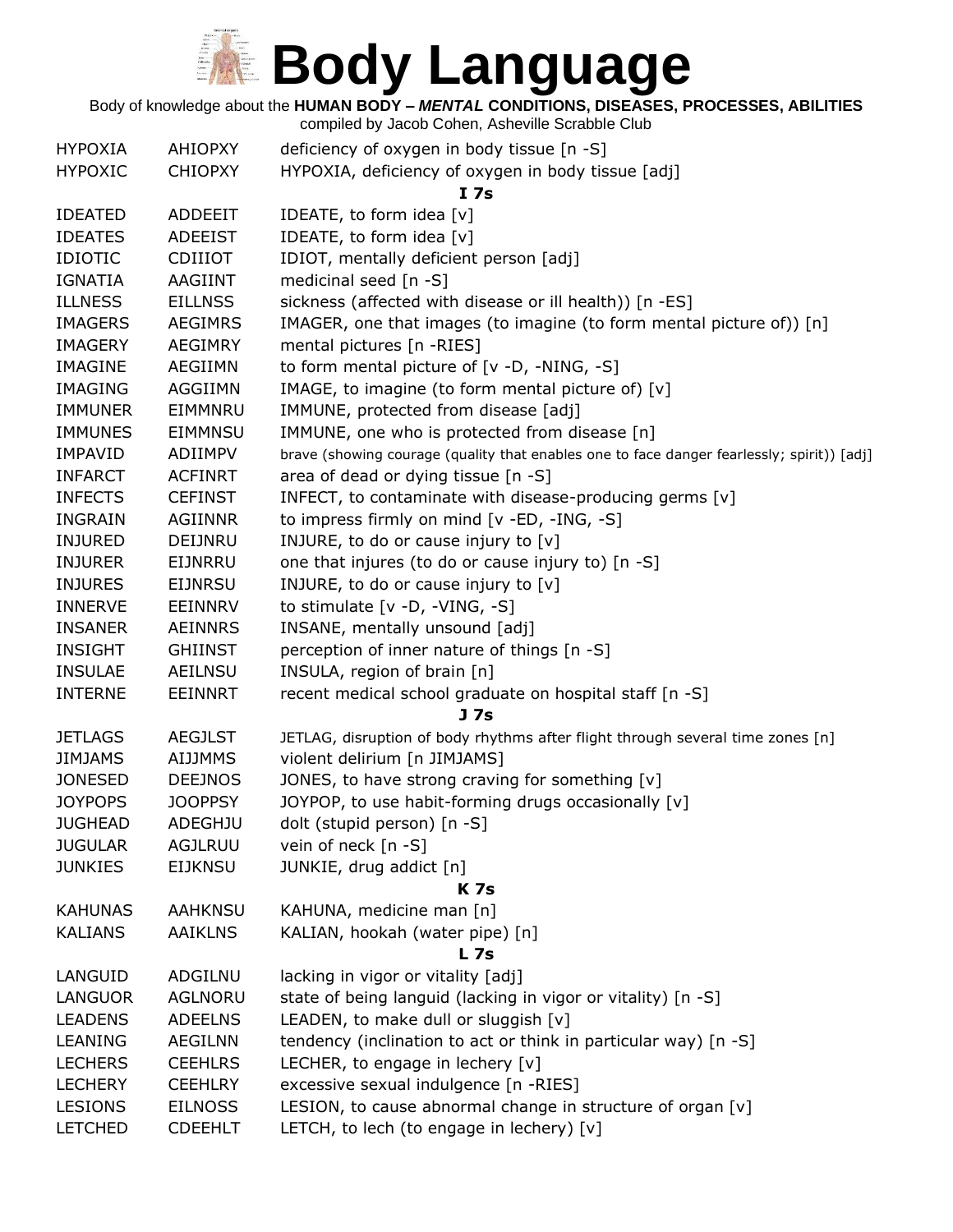Body of knowledge about the **HUMAN BODY –** *MENTAL* **CONDITIONS, DISEASES, PROCESSES, ABILITIES**

| <b>LETCHES</b> | <b>CEEHLST</b> | LETCH, to lech (to engage in lechery) [v]                             |
|----------------|----------------|-----------------------------------------------------------------------|
| <b>LETHALS</b> | <b>AEHLLST</b> | LETHAL, death-causing genetic defect [n]                              |
| <b>LETHEAN</b> | <b>AEEHLNT</b> | LETHE, forgetfulness (quality of being forgetful) [adj]               |
| <b>LIBIDOS</b> | <b>BDIILOS</b> | LIBIDO, energy derived from instinctual biological drives [n]         |
| <b>LIEFEST</b> | <b>EEFILST</b> | LIEF, willing (inclined or favorably disposed in mind) [adj]          |
| <b>LIFEFUL</b> | EFFILLU        | full of life [adj]                                                    |
| LIMINAL        | <b>AIILLMN</b> | pertaining to limen (sensory threshold) [adj]                         |
| <b>LISTENS</b> | <b>EILNSST</b> | LISTEN, to make conscious use of sense of hearing [v]                 |
| <b>LOONIER</b> | <b>EILNOOR</b> | LOONEY, loony (crazy (insane (mentally unsound))) [adj] / LOONY [adj] |
| <b>LOONILY</b> | <b>ILLNOOY</b> | LOONY, crazy (insane (mentally unsound)) [adv]                        |
| <b>LUMPISH</b> | <b>HILMPSU</b> | stupid (mentally slow) [adj]                                          |
| <b>LUNATIC</b> | <b>ACILNTU</b> | insane person [n -S]                                                  |
| <b>LUNIEST</b> | <b>EILNSTU</b> | LUNY, loony (crazy (insane (mentally unsound))) [adj]                 |
| <b>LUPANAR</b> | <b>AALNPRU</b> | brothel (house of prostitution) [n -S]                                |
| <b>LUPULIN</b> | ILLNPUU        | medicinal powder obtained from hop plant [n -S]                       |
| <b>LURDANE</b> | ADELNRU        | lurdan (lazy or stupid person) [n -S]                                 |
| <b>LURDANS</b> | <b>ADLNRSU</b> | LURDAN, lazy or stupid person [n]                                     |
| <b>LUSTFUL</b> | <b>FLLSTUU</b> | marked by excessive sexual desire [adj]                               |
| <b>LUSTIER</b> | <b>EILRSTU</b> | LUSTY, full of vigor [adj]                                            |
| <b>LUSTILY</b> | <b>ILLSTUY</b> | in lusty (full of vigor) manner [adv]                                 |
| <b>LUSTING</b> | <b>GILNSTU</b> | LUST, to have intense desire $[v]$                                    |
|                |                | <b>M</b> 7s                                                           |
| <b>MADDENS</b> | <b>ADDEMNS</b> | MADDEN, to make or become mad [v]                                     |
| <b>MADDEST</b> | <b>ADDEMST</b> | MAD, insane (mentally unsound) [adj]                                  |
| <b>MADDING</b> | <b>ADDGIMN</b> | MAD, to madden (to make or become mad) [v]                            |
| MADDISH        | <b>ADDHIMS</b> | somewhat mad [adj]                                                    |
| <b>MADNESS</b> | <b>ADEMNSS</b> | state of being mad (insane (mentally unsound)) [n -ES]                |
| <b>MAIMERS</b> | <b>AEIMMRS</b> | MAIMER, one that maims (to injure so as to cause lasting damage) [n]  |
| MAIMING        | AGIIMMN        | MAIM, to injure so as to cause lasting damage [v]                     |
| <b>MALAISE</b> | <b>AAEILMS</b> | feeling of vague discomfort [n -S]                                    |
| <b>MALICES</b> | <b>ACEILMS</b> | MALICE, desire to injure another [n]                                  |
| <b>MASTOID</b> | <b>ADIMOST</b> | rear portion of temporal bone [n -S]                                  |
| <b>MATTOID</b> | ADIMOTT        | mentally unbalanced person [n -S]                                     |
| <b>MAULERS</b> | AELMRSU        | MAULER, one that mauls (to injure by beating) [n]                     |
| <b>MAULING</b> | AGILMNU        | act of injuring by beating [n -S] / MAUL, to injure by beating [v]    |
| MAZEDLY        | <b>ADELMYZ</b> | MAZE, to bewilder (to confuse (to mix up mentally)) [adv]             |
| MEDICAL        | <b>ACDEILM</b> | physical examination [n -S]                                           |
| <b>MEDICOS</b> | <b>CDEIMOS</b> | MEDICO, doctor or medical student [n]                                 |
| MEDIGAP        | ADEGIMP        | supplemental health insurance [n -S]                                  |
| <b>MEEKEST</b> | <b>EEEKMST</b> | MEEK, lacking in spirit and courage [adj]                             |
| <b>MEGRIMS</b> | <b>EGIMMRS</b> | MEGRIM, migraine (severe headache) [n]                                |
| <b>MESHUGA</b> | <b>AEGHMSU</b> | crazy (insane (mentally unsound)) [adj]                               |
| <b>METOPON</b> | <b>EMNOOPT</b> | narcotic drug [n -S]                                                  |
| <b>MICKEYS</b> | <b>CEIKMSY</b> | MICKEY, drugged drink [n]                                             |
| <b>MICKIES</b> | <b>CEIIKMS</b> | MICKY, mickey (drugged drink) [n]                                     |
| MIDLIFE        | DEFIILM        | middle age [n -IVES]                                                  |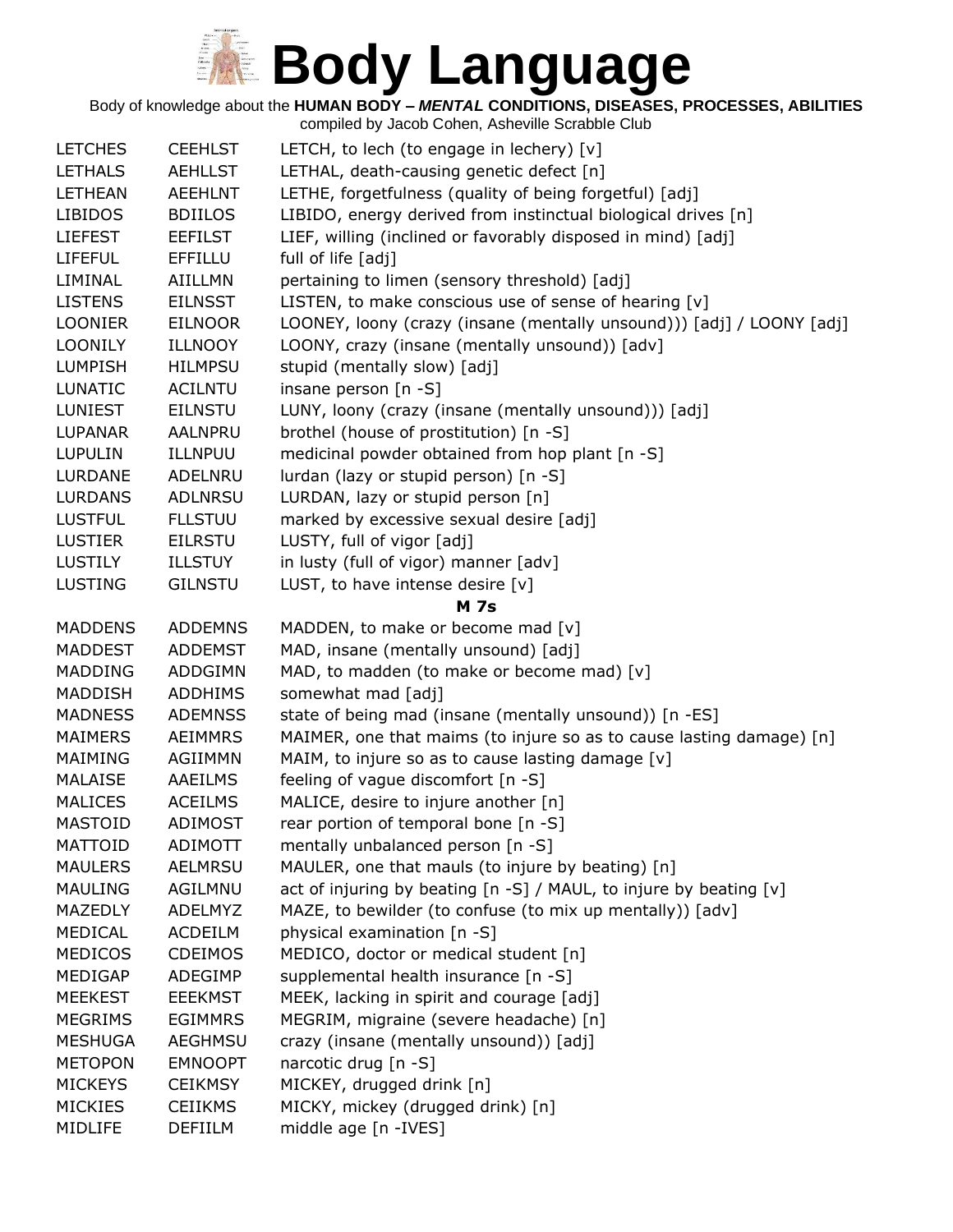Body of knowledge about the **HUMAN BODY –** *MENTAL* **CONDITIONS, DISEASES, PROCESSES, ABILITIES**

| <b>MINDSET</b> | <b>DEIMNST</b> | fixed mental attitude [n -S]                                                         |
|----------------|----------------|--------------------------------------------------------------------------------------|
| <b>MISEASE</b> | <b>AEEIMSS</b> | discomfort [n -S]                                                                    |
| <b>MISGIVE</b> | <b>EGIIMSV</b> | to make doubtful or fearful [v -D, -GAVE, -N, -VING, -S]                             |
| <b>MONGOLS</b> | <b>GLMNOOS</b> | MONGOL, person affected with form of mental deficiency [n]                           |
| <b>MOODIER</b> | <b>DEIMOOR</b> | MOODY, given to changing moods [adj]                                                 |
| <b>MOODILY</b> | <b>DILMOOY</b> | MOODY, given to changing moods [adv]                                                 |
| <b>MORONIC</b> | <b>CIMNOOR</b> | MORON, mentally deficient person [adj]                                               |
| <b>MORPHIA</b> | <b>AHIMOPR</b> | morphine (narcotic alkaloid) [n -S]                                                  |
| <b>MORPHIN</b> | <b>HIMNOPR</b> | morphine (narcotic alkaloid) [n -S]                                                  |
| <b>MOTILES</b> | <b>EILMOST</b> | MOTILE, one whose mental imagery consists chiefly of inner feelings of action [n]    |
| <b>MUGGINS</b> | <b>GGIMNSU</b> | stupid or foolish person [n -ES]                                                     |
| <b>MULLING</b> | <b>GILLMNU</b> | MULL, to ponder (to consider something deeply and thoroughly) [v]                    |
| <b>MUSEFUL</b> | <b>EFLMSUU</b> | pensive (engaged in deep thought) [adj]                                              |
| <b>MUSINGS</b> | <b>GIMNSSU</b> | MUSING, contemplation [n]                                                            |
| <b>MUZZIER</b> | EIMRUZZ        | MUZZY, confused [adj]                                                                |
| MUZZILY        | <b>ILMUYZZ</b> | in muzzy (confused) manner [adv]                                                     |
| <b>MYELINE</b> | <b>EEILMNY</b> | myelin (fatty substance that encases certain nerve fibers) [n -S]                    |
| <b>MYELINS</b> | <b>EILMNSY</b> | MYELIN, fatty substance that encases certain nerve fibers [n]                        |
| <b>MYSTIFY</b> | <b>FIMSTYY</b> | to perplex (to make mentally uncertain) [v -FIED, -ING, -FIES]                       |
|                |                | <b>N</b> 7s                                                                          |
| <b>NAPPERS</b> | <b>AENPPRS</b> | NAPPER, one that naps (to sleep briefly) [n]                                         |
| <b>NAPPING</b> | <b>AGINNPP</b> | NAP, to sleep briefly [v]                                                            |
| <b>NARCOMA</b> | <b>AACMNOR</b> | stupor induced by narcotic [n -S]                                                    |
| <b>NARCOSE</b> | <b>ACENORS</b> | characterized by stupor [adj]                                                        |
| <b>NASIONS</b> | <b>AINNOSS</b> | NASION, point in skull [n]                                                           |
| <b>NERVINE</b> | EEINNRV        | soothing medicine [n -S]                                                             |
| <b>NERVING</b> | <b>EGINNRV</b> | NERVE, to give courage to [v]                                                        |
| <b>NEUROID</b> | DEINORU        | resembling nerve [adj]                                                               |
| <b>NEUROMA</b> | AEMNORU        | type of tumor (abnormal swelling) [n -S or -TA]                                      |
| <b>NEURONE</b> | EENNORU        | neuron (basic cellular unit of nervous system) [n -S]                                |
| <b>NEURONS</b> | <b>ENNORSU</b> | NEURON, basic cellular unit of nervous system [n]                                    |
| <b>NIACINS</b> | <b>ACIINNS</b> | NIACIN, B vitamin [n]                                                                |
| <b>NIDGETS</b> | <b>DEGINST</b> | NIDGET, idiot (mentally deficient person) [n]                                        |
| <b>NITWITS</b> | <b>IINSTTW</b> | NITWIT, stupid person [n]                                                            |
| <b>NONBODY</b> | <b>BDNNOOY</b> | person's nonphysical nature [n -DIES]                                                |
| <b>NONDRUG</b> | <b>DGNNORU</b> | not involving drugs [adj]                                                            |
| <b>NONEGOS</b> | <b>EGNNOOS</b> | NONEGO, all that is not part of ego [n]                                              |
| <b>NONPLUS</b> | <b>LNNOPSU</b> | to baffle (to confuse (to mix up mentally)) [v -ED, -SSED, -ING, -SSING, -ES, -SSES] |
| <b>NONSELF</b> | <b>EFLNNOS</b> | foreign material in body [n -ELVES]                                                  |
| <b>NOSTRUM</b> | <b>MNORSTU</b> | medicine of one's own invention [n -S]                                               |
| <b>NOTICED</b> | <b>CDEINOT</b> | NOTICE, to become aware of $[v]$                                                     |
| <b>NOTICER</b> | <b>CEINORT</b> | one that notices (to become aware of) [n -S]                                         |
| <b>NOTICES</b> | <b>CEINOST</b> | NOTICE, to become aware of $[v]$                                                     |
| <b>NUMBEST</b> | <b>BEMNSTU</b> | NUMB, lacking sensation [adj]                                                        |
| <b>NUMBING</b> | <b>BGIMNNU</b> | NUMB, to make numb [v]                                                               |
| <b>NURSING</b> | <b>GINNRSU</b> | NURSE, to care for sick or infirm [v] / profession of one who nurses [n -S]          |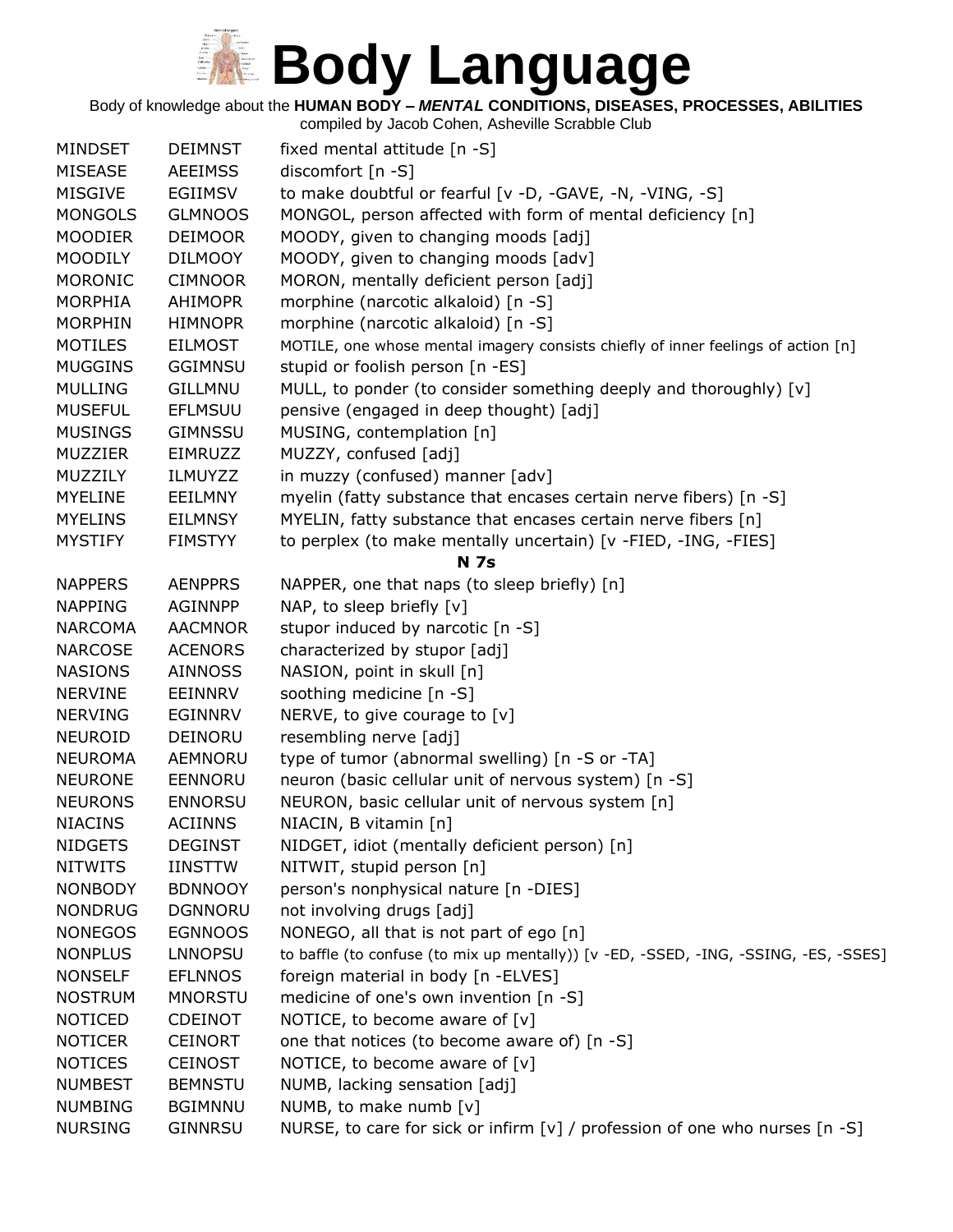Body of knowledge about the **HUMAN BODY –** *MENTAL* **CONDITIONS, DISEASES, PROCESSES, ABILITIES**

| <b>NUTCASE</b> | <b>ACENSTU</b> | crazy person [n -S]                                                           |
|----------------|----------------|-------------------------------------------------------------------------------|
| <b>NUTSIER</b> | <b>EINRSTU</b> | NUTSY, crazy (insane (mentally unsound)) [adj]                                |
| <b>NYMPHOS</b> | <b>HMNOPSY</b> | NYMPHO, woman obsessed by sexual desire [n]                                   |
|                |                | 0 7s                                                                          |
| <b>OBTUSER</b> | <b>BEORSTU</b> | OBTUSE, dull (mentally slow) [adj]                                            |
| <b>OBVIOUS</b> | <b>BIOOSUV</b> | easily perceived or understood [adj]                                          |
| <b>OCCIPUT</b> | <b>CCIOPTU</b> | back part of skull [n -PITA or -S]                                            |
| <b>OEDIPAL</b> | ADEILOP        | pertaining to libidinal feelings in child toward parent of opposite sex [adj] |
| ONEIRIC        | <b>CEIINOR</b> | pertaining to dreams [adj]                                                    |
| <b>OPIATED</b> | <b>ADEIOPT</b> | OPIATE, to treat with opium [v]                                               |
| <b>OPIATES</b> | <b>AEIOPST</b> | OPIATE, to treat with opium [v]                                               |
| <b>OPIOIDS</b> | <b>DIIOOPS</b> | OPIOID, peptide that acts like opium [n]                                      |
| <b>ORGASMS</b> | <b>AGMORSS</b> | ORGASM, to experience orgasm (climax of sexual excitement) [v]                |
| <b>ORGIAST</b> | <b>AGIORST</b> | one who participates in orgy [n]                                              |
| <b>OUTLIVE</b> | <b>EILOTUV</b> | to live longer than $[v -D, -VING, -S]$                                       |
| <b>OUTLOOK</b> | <b>KLOOOTU</b> | point of view [n -S]                                                          |
| <b>OUTWILL</b> | <b>ILLOTUW</b> | to surpass in willpower [v -ED, -ING, -S]                                     |
| <b>OVEREAT</b> | <b>AEEORTV</b> | to eat to excess $[v -ATE, -EN -ING, -S]$                                     |
| <b>OVERFIT</b> | <b>EFIORTV</b> | fitted to excess [adj]                                                        |
|                |                | <b>P</b> 7s                                                                   |
| <b>PAINFUL</b> | <b>AFILNPU</b> | causing pain [adj -LLER, -LLEST]                                              |
| PAINING        | <b>AGIINNP</b> | PAIN, to cause pain (suffering or distress) [v]                               |
| <b>PALLIAL</b> | AAILLLP        | pertaining to part of brain [adj]                                             |
| <b>PALSIED</b> | <b>ADEILPS</b> | PALSY, to paralyze (to render incapable of movement) [v]                      |
| <b>PALSIES</b> | <b>AEILPSS</b> | PALSY, to paralyze (to render incapable of movement) [v]                      |
| <b>PANACEA</b> | <b>AAACENP</b> | remedy for all diseases or ills [n -S]                                        |
| <b>PANGING</b> | <b>AGGINNP</b> | PANG, to cause to have spasms of pain [v]                                     |
| <b>PANICKY</b> | <b>ACIKNPY</b> | PANIC, to be overwhelmed by fear [adj -KIER, -KIEST]                          |
| <b>PARESIS</b> | <b>AEIPRSS</b> | partial loss of ability to move [n -SES]                                      |
| <b>PARROTS</b> | <b>AOPRRST</b> | PARROT, to repeat or imitate without thought or understanding [v]             |
| PASSING        | <b>AGINPSS</b> | death (end of life) [n -S]                                                    |
| <b>PECKISH</b> | <b>CEHIKPS</b> | irritable [adj]                                                               |
| <b>PENSEES</b> | <b>EEENPSS</b> | PENSEE, thought (product of thinking) [n]                                     |
| <b>PENSIVE</b> | <b>EEINPSV</b> | engaged in deep thought [adj]                                                 |
| <b>PEPPIER</b> | <b>EEIPPPR</b> | PEPPY, full of energy [adj]                                                   |
| <b>PEPPILY</b> | <b>EILPPPY</b> | PEPPY, full of energy [adv]                                                   |
| <b>PEPPING</b> | <b>EGINPPP</b> | PEP, to fill with energy [v]                                                  |
| <b>PEPTALK</b> | <b>AEKLPPT</b> | to inspire enthusiasm in by intense, emotional talk [v -ED, -ING, -S]         |
| <b>PERIAPT</b> | <b>AEIPPRT</b> | amulet (object worn to protect against evil or injury) [n -S]                 |
| <b>PERPEND</b> | <b>DEENPPR</b> | to ponder (to consider something deeply and thoroughly) [v -ED, -ING, -S]     |
| <b>PERPLEX</b> | <b>EELPPRX</b> | to make mentally uncertain [v -ED, -ING, -ES]                                 |
| <b>PERVIER</b> | EEIPRRV        | PERVY, sexually perverted [adj]                                               |
| <b>PETTISH</b> | <b>EHIPSTT</b> | peevish (irritable) [adj]                                                     |
| <b>PHENOMS</b> | <b>EHMNOPS</b> | PHENOM, person of extraordinary ability or promise [n]                        |
| <b>PHILTER</b> | <b>EHILPRT</b> | to put under spell of love potion [v -ED, -ING, -S]                           |
| PHILTRE        | <b>EHILPRT</b> | to philter (to put under spell of love potion) [v -D, -RING, -S]              |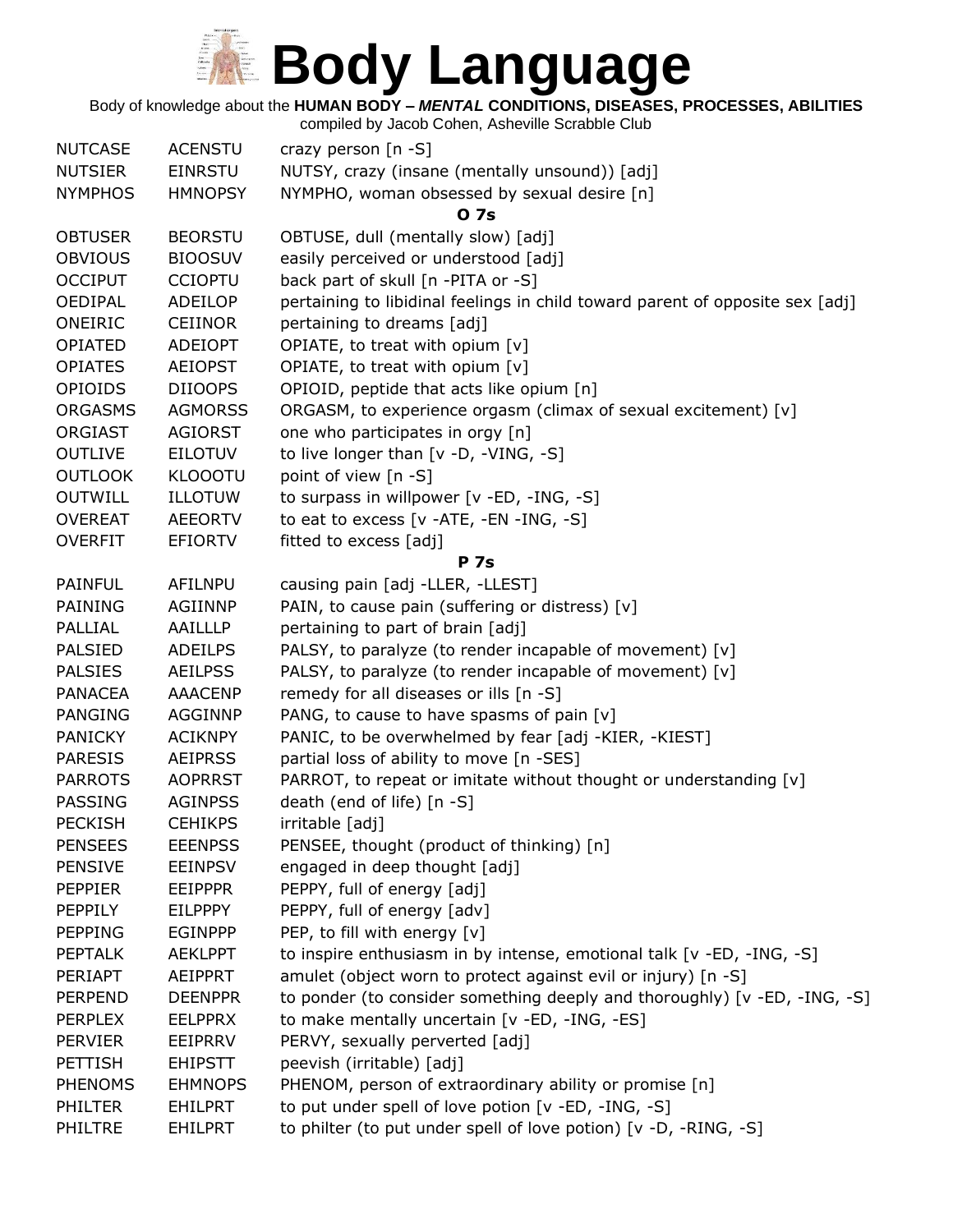Body of knowledge about the **HUMAN BODY –** *MENTAL* **CONDITIONS, DISEASES, PROCESSES, ABILITIES**

| <b>PHOBIAS</b> | <b>ABHIOPS</b> | PHOBIA, obsessive or irrational fear [n]                                                         |
|----------------|----------------|--------------------------------------------------------------------------------------------------|
| <b>PHOBICS</b> | <b>BCHIOPS</b> | PHOBIC, one affected with phobia [n]                                                             |
| <b>PHRENIC</b> | <b>CEHINPR</b> | pertaining to mind [adj]                                                                         |
| <b>PHRENSY</b> | <b>EHNPRSY</b> | to frenzy (to make frantic) [v -SIED, -ING, -SIES]                                               |
| <b>PHYSICS</b> | <b>CHIPSSY</b> | PHYSIC, to treat with medicine [v]                                                               |
| <b>PIGOUTS</b> | <b>GIOPSTU</b> | PIGOUT, instance of eating to excess [n]                                                         |
| PILLING        | <b>GIILLNP</b> | PILL, to dose with pills (small, rounded masses of medicine) [v]                                 |
| <b>PILLOCK</b> | <b>CIKLLOP</b> | stupid person $[n -S]$                                                                           |
| PILULAR        | AILLPRU        | PILULE, small pill [adj]                                                                         |
| <b>PILULES</b> | <b>EILLPSU</b> | PILULE, small pill [n]                                                                           |
| <b>PINEALS</b> | <b>AEILNPS</b> | PINEAL, gland in brain [n]                                                                       |
| <b>PLACEBO</b> | <b>ABCELOP</b> | substance containing no medication that is given for its psychological effect [n -S]             |
| <b>PLONKER</b> | <b>EKLNOPR</b> | stupid person [n -S]                                                                             |
| <b>PONCING</b> | <b>CGINNOP</b> | PONCE, to pimp (to solicit clients for prostitute) [v]                                           |
| <b>PONDERS</b> | <b>DENOPRS</b> | PONDER, to consider something deeply and thoroughly [v]                                          |
| <b>POOPIER</b> | <b>EIOOPPR</b> | POOPY, stupid or ineffectual [adj]                                                               |
| <b>POOPING</b> | <b>GINOOPP</b> | POOP, to tire out [v]                                                                            |
| <b>POSTOPS</b> | <b>OOPPSST</b> | POSTOP, patient after undergoing surgical operation [n]                                          |
| <b>POTIONS</b> | <b>NIOOPST</b> | POTION, magical or medicinal drink [n]                                                           |
| <b>PREEMIE</b> | <b>EEEIMPR</b> | infant born prematurely [n -S]                                                                   |
| <b>PREGAME</b> | <b>AEEGMPR</b> | to consume alcohol before game [v -D, -MING, -S]                                                 |
| <b>PREMEDS</b> | <b>DEEMPRS</b> |                                                                                                  |
| <b>PREMIES</b> | <b>EEIMPRS</b> | PREMED, student preparing for study of medicine [n]                                              |
|                |                | PREMIE, preemie (infant born prematurely) [n]                                                    |
| <b>PRESSOR</b> | <b>EOPRRSS</b> | substance that raises blood pressure [n -S]                                                      |
| <b>PRETEND</b> | <b>DEENPRT</b> | to assume or display false appearance of $[v - ED, -ING, -S]$                                    |
| <b>PRETERM</b> | <b>EEMPRRT</b> | child born prematurely [n -S]                                                                    |
| <b>PRODIGY</b> | <b>DGIOPRY</b> | child having exceptional talent or ability [n -GIES]                                             |
| <b>PRODRUG</b> | <b>DGOPRRU</b> | inactive chemical substance that becomes active drug in body [n -S]                              |
| <b>PROPONE</b> | <b>ENOOPPR</b> | to propose (to put forward for consideration or acceptance) [v -D, -NING, -S]                    |
| <b>PROPOSE</b> | <b>EOOPPRS</b> | to put forward for consideration or acceptance [v -D, -SING, -S]                                 |
| <b>PROTECT</b> | <b>CEOPRTT</b> | to keep from harm, attack, or injury [v -ED, -ING, -S]                                           |
| <b>PROWEST</b> | <b>EOPRSTW</b> | PROW, brave (showing courage (quality that enables one to face danger fearlessly; spirit)) [adj] |
| <b>PSIONIC</b> | <b>CIINOPS</b> | pertaining to practical use of psychic powers [adj]                                              |
| <b>PSYCHED</b> | <b>CDEHPSY</b> | PSYCH, to put into proper frame of mind [v]                                                      |
| <b>PSYCHES</b> | <b>CEHPSSY</b> | PSYCHE, mental structure of person [n]                                                           |
| <b>PSYCHIC</b> | <b>CCHIPSY</b> | one sensitive to extrasensory phenomena [n -S]                                                   |
| <b>PSYCHOS</b> | <b>CHOPSSY</b> | PSYCHO, mentally unstable person [n]                                                             |
| <b>PSYWARS</b> | <b>APRSSWY</b> | PSYWAR, psychological warfare [n]                                                                |
| PUBERAL        | ABELPRU        | PUBERTY, period of sexual maturation [adj]                                                       |
| <b>PUBERTY</b> | <b>BEPRTUY</b> | period of sexual maturation [n -TIES]                                                            |
| <b>PUZZLED</b> | <b>DELPUZZ</b> | PUZZLE, to cause uncertainty and indecision in $[v]$                                             |
| <b>PUZZLER</b> | <b>ELPRUZZ</b> | something that puzzles (to cause uncertainty and indecision in) [n -S]                           |
| <b>PUZZLES</b> | <b>ELPSUZZ</b> | PUZZLE, to cause uncertainty and indecision in $[v]$                                             |
| <b>PYRETIC</b> | <b>CEIPRTY</b> | pertaining to fever [adj]                                                                        |
| <b>PYREXIA</b> | <b>AEIPRXY</b> | fever $[n - S]$                                                                                  |
| <b>PYREXIC</b> | <b>CEIPRXY</b> | PYREXIA, fever [adj]                                                                             |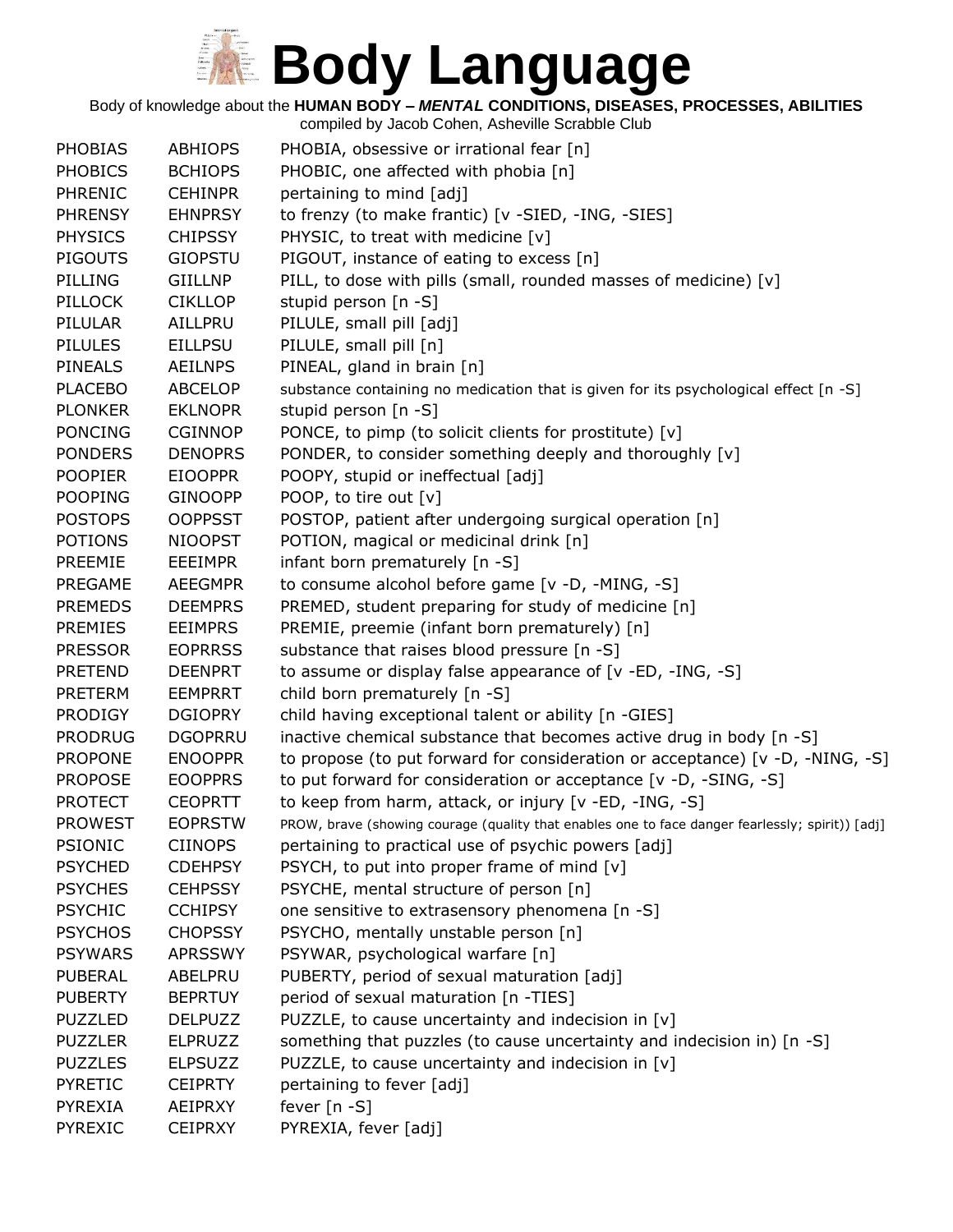

Body of knowledge about the **HUMAN BODY –** *MENTAL* **CONDITIONS, DISEASES, PROCESSES, ABILITIES**

| <b>PYROGEN</b> | <b>EGNOPRY</b> | substance that produces fever [n -S]<br><b>Q</b> 7s                         |
|----------------|----------------|-----------------------------------------------------------------------------|
| QUASSIN        | AINQSSU        | medicinal compound obtained from wood of quassia [n -S]                     |
| QUINTAN        | AINNQTU        | recurrent fever [n -S]                                                      |
|                |                | <b>R</b> 7s                                                                 |
| <b>RACHIAL</b> | <b>AACHILR</b> | RACHIS, spinal column [adj]                                                 |
| <b>RADDING</b> | <b>ADDGINR</b> | RAD, to fear (to be afraid of) $[v]$                                        |
| <b>RAGEFUL</b> | <b>AEFGLRU</b> | full of violent anger [adj]                                                 |
| <b>RAPPEES</b> | <b>AEEPPRS</b> | RAPPEE, strong snuff [n]                                                    |
| <b>RASHEST</b> | <b>AEHRSST</b> | RASH, acting without due caution or forethought [adj]                       |
| <b>RASPISH</b> | <b>AHIPRSS</b> | irritable [adj]                                                             |
| <b>RAVINGS</b> | AGINRSV        | RAVING, irrational, incoherent speech [n]                                   |
| <b>REALISE</b> | <b>AEEILRS</b> | to realize (to understand completely) [v -D, -SING, -S]                     |
| REALISM        | <b>AEILMRS</b> | concern with fact or reality [n -S]                                         |
| <b>REALIST</b> | <b>AEILRST</b> | one who is concerned with fact or reality [n -S]                            |
| <b>REALITY</b> | <b>AEILRTY</b> | something that is real [n -TIES]                                            |
| <b>REALIZE</b> | AEEILRZ        | to understand completely [v -D, -ZING, -S]                                  |
| <b>RECEPTS</b> | <b>CEEPRST</b> | RECEPT, type of mental image [n]                                            |
| <b>REDOUTS</b> | <b>DEORSTU</b> | REDOUT, condition in which blood is driven to head [n]                      |
| <b>REEVOKE</b> | <b>EEEKORV</b> | to evoke again [v -D, -KING, -S]                                            |
| <b>REIMAGE</b> | AEEGIMR        | to image again [v -D, -GING, -S]                                            |
| <b>REJECTS</b> | <b>CEEJRST</b> | REJECT, to refuse to accept, consider, or make use of [v]                   |
| <b>RELAPSE</b> | <b>AEELPRS</b> | to fall or slip back into former state [v -D, -SING, -S]                    |
| <b>RELAXED</b> | <b>ADEELRX</b> | RELAX, to make less tense or rigid [v]                                      |
| <b>RELAXER</b> | <b>AEELRRX</b> | one that relaxes (to make less tense or rigid) [n -S]                       |
| <b>RELAXES</b> | <b>AEELRSX</b> | RELAX, to make less tense or rigid [v]                                      |
| <b>RELIEVE</b> | EEEILRV        | to lessen or free from pain or discomfort [v -D, -VING, -S]                 |
| <b>RELIVED</b> | <b>DEEILRV</b> | RELIVE, to experience again [v]                                             |
| <b>RELIVES</b> | <b>EEILRSV</b> | RELIVE, to experience again [v]                                             |
| <b>REMINDS</b> | <b>DEIMNRS</b> | REMIND, to cause to remember [v]                                            |
| <b>REMORSE</b> | <b>EEMORRS</b> | deep anguish caused by sense of guilt [n -S]                                |
| <b>REPRESS</b> | <b>EEPRRSS</b> | to keep under control [v -ED, -ING, -ES]                                    |
| <b>REPUTED</b> | <b>DEEPRTU</b> | REPUTE, to consider to be as specified [v]                                  |
| <b>REPUTES</b> | <b>EEPRSTU</b> | REPUTE, to consider to be as specified $[v]$                                |
| <b>RESECTS</b> | <b>CEERSST</b> | RESECT, to excise part of organ or structure [v -HOUGHT, -ING, -S]          |
| <b>RESTERS</b> | <b>EERRSST</b> | RESTER, one that rests (to refresh oneself by ceasing work or activity) [n] |
| <b>RESTFUL</b> | <b>EFLRSTU</b> | tranquil (free from disturbance) [adj -LLER, -LLEST]                        |
| <b>RESTING</b> | <b>EGINRST</b> | REST, to refresh oneself by ceasing work or activity [v]                    |
| <b>RETHINK</b> | <b>EHIKNRT</b> | to think again [v -HOUGHT, -ING, -S]                                        |
| <b>REVENGE</b> | <b>EEEGNRV</b> | to inflict injury in return for [v -D, -GING, -S]                           |
| <b>REVIVED</b> | <b>DEEIRVV</b> | REVIVE, to bring back to life or consciousness $[v]$                        |
| <b>REVIVER</b> | <b>EEIRRVV</b> | one that revives (to bring back to life or consciousness) [n -S]            |
| <b>REVIVES</b> | <b>EEIRSVV</b> | REVIVE, to bring back to life or consciousness [v]                          |
| <b>REWAKED</b> | <b>ADEEKRW</b> | REWAKE, to wake again [v]                                                   |
| <b>REWAKEN</b> | <b>AEEKNRW</b> | to waken again [v -ED, -ING, -S]                                            |
| <b>REWAKES</b> | <b>AEEKRSW</b> | REWAKE, to wake again [v]                                                   |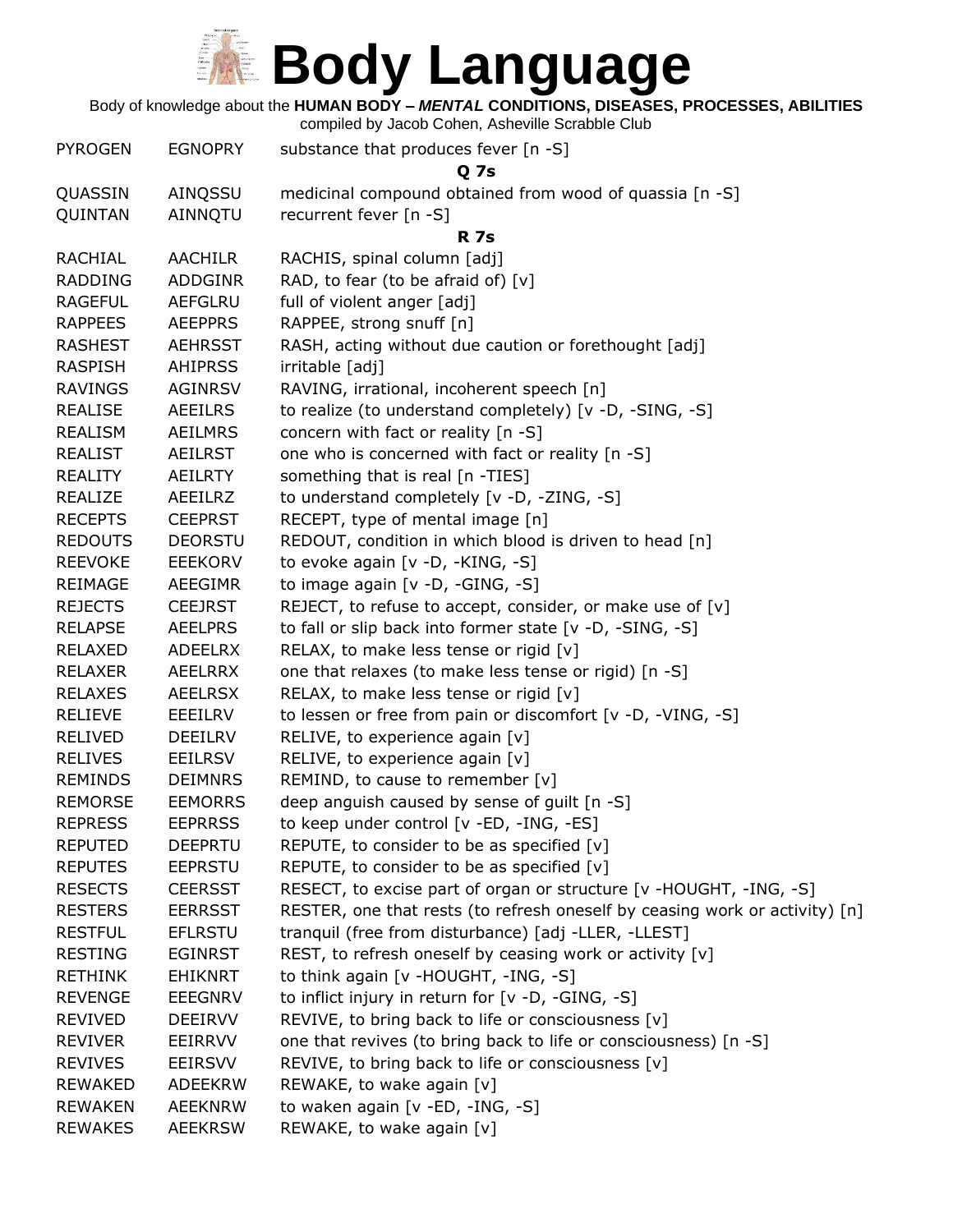Body of knowledge about the **HUMAN BODY –** *MENTAL* **CONDITIONS, DISEASES, PROCESSES, ABILITIES** compiled by Jacob Cohen, Asheville Scrabble Club

|                                  |                                  | $\frac{1}{2}$ . The state of $\frac{1}{2}$ is the state of $\frac{1}{2}$ . The state of $\frac{1}{2}$ |
|----------------------------------|----------------------------------|-------------------------------------------------------------------------------------------------------|
| <b>REWOKEN</b>                   | <b>EEKNORW</b>                   | REWAKE, to wake again [v]                                                                             |
| <b>RHACHIS</b>                   | <b>ACHHIRS</b>                   | rachis (spinal column) [n -ES or -IDES]                                                               |
| <b>RISKERS</b>                   | <b>EIKRRSS</b>                   | RISKER, one that risks (to expose to risk (chance of injury or loss)) [n]                             |
| <b>RISKING</b>                   | <b>GIIKNRS</b>                   | RISK, to expose to risk (chance of injury or loss) [v]                                                |
| <b>ROOFIES</b>                   | <b>EFIOORS</b>                   | ROOFIE, tablet of powerful sedative (Rohypnol) [n]                                                    |
| <b>ROOTERS</b>                   | <b>EOORRST</b>                   | ROOTER, one that gives encouragement or support [n]                                                   |
| <b>ROUSERS</b>                   | <b>EORRSSU</b>                   | ROUSER, one that rouses (to bring out of state of sleep or inactivity) [n]                            |
| <b>ROUSING</b>                   | <b>GINORSU</b>                   | ROUSE, to bring out of state of sleep or inactivity [v]                                               |
| <b>RUMDUMS</b>                   | <b>DMMRSUU</b>                   | RUMDUM, alcoholic (someone suffering from alcoholism) [n]                                             |
| <b>RUMPOTS</b>                   | <b>MOPRSTU</b>                   | RUMPOT, alcoholic (someone suffering from alcoholism) [n]                                             |
| <b>RUTTISH</b>                   | <b>HIRSTTU</b>                   | lustful (marked by excessive sexual desire) [adj]                                                     |
|                                  |                                  | <b>S7s</b>                                                                                            |
| <b>SABEING</b>                   | <b>ABEGINS</b>                   | SABE, to savvy (to understand (to grasp mentally)) [v]                                                |
| <b>SADDENS</b>                   | <b>ADDENSS</b>                   | SADDEN, to make sad [v]                                                                               |
| <b>SADDEST</b>                   | <b>ADDESST</b>                   | SAD, unhappy (marked by joy) [adj]                                                                    |
| SADDISH                          | <b>ADDHISS</b>                   | somewhat sad [adj]                                                                                    |
| <b>SADISMS</b>                   | <b>ADIMSSS</b>                   | SADISM, tendency to take delight in inflicting pain [n]                                               |
| <b>SADISTS</b>                   | <b>ADISSST</b>                   | SADIST, one marked by sadism [n]                                                                      |
| <b>SADNESS</b>                   | <b>ADENSSS</b>                   | state of being sad (unhappy (not happy (marked by joy))) [n -ES]                                      |
| SAMADHI                          | <b>AADHIMS</b>                   | state of concentration in yoga [n -S]                                                                 |
| SANDMAN                          | <b>AADMNNS</b>                   | mythical person who makes children sleepy by sprinkling sand in their eyes [n -MEN]                   |
| <b>SAPHEAD</b>                   | <b>AADEHPS</b>                   | foolish, stupid, or gullible person [n -S]                                                            |
| <b>SAPLESS</b>                   | <b>AELPSSS</b>                   | lacking vitality (exuberant physical strength or mental vigor) [adj]                                  |
| <b>SARCOMA</b>                   | <b>AACMORS</b>                   | type of tumor (abnormal swelling) [n -S or -TA]                                                       |
| <b>SAVIORS</b>                   | <b>AIORSSV</b>                   | SAVIOR, one that saves (to rescue from danger, injury, or loss) [n]                                   |
| <b>SAVIOUR</b>                   | <b>AIORSUV</b>                   | savior (one that saves (to rescue from danger, injury, or loss)) [n -S]                               |
| SAVVIED                          | ADEISVV                          | SAVVY, to understand (to grasp mentally) [v]                                                          |
| <b>SAVVIES</b>                   | AEISSVV                          | SAVVY, to understand (to grasp mentally) [v]                                                          |
| SAVVILY                          | AILSVVY                          | SAVVY, to understand (to grasp mentally) [adv]                                                        |
| <b>SCALPEL</b>                   | <b>ACELLPS</b>                   | small surgical knife [n -S]                                                                           |
| <b>SCHIZOS</b>                   | <b>CHIOSSZ</b>                   | SCHIZO, schizoid (person affected with type of psychotic disorder) [n]                                |
| <b>SCHIZZY</b>                   | <b>CHISYZZ</b>                   | schizy (affected with schizophrenia (type of psychotic disorder)) [adj -ZZIER, -ZZIEST]               |
| <b>SCHLUBS</b>                   | <b>BCHLSSU</b>                   | SCHLUB, stupid or unattractive person [n]                                                             |
| <b>SCHMOES</b>                   | <b>CEHMOSS</b>                   | SCHMO, stupid person [n] / SCHMOE, schmo (stupid person) [n]                                          |
| <b>SCRUPLE</b>                   | <b>CELPRSU</b>                   | to hesitate because of ethical considerations [v -D, -LING, -S]                                       |
| <b>SEASICK</b>                   | <b>ACEIKSS</b>                   | affected with nausea caused by motion of vessel at sea [adj]                                          |
| <b>SECONDS</b>                   | <b>CDENOSS</b>                   | SECOND, to give support or encouragement to [v]                                                       |
| <b>SEDATED</b>                   | <b>ADDEEST</b>                   | SEDATE, to administer sedative to [v]                                                                 |
| <b>SEDATER</b>                   | <b>ADEERST</b>                   | SEDATE, calm (free from agitation) [adj]                                                              |
| <b>SEDATES</b>                   | <b>ADEESST</b>                   | SEDATE, to administer sedative to [v]                                                                 |
| <b>SEDUCED</b>                   | <b>CDDEESU</b>                   | SEDUCE, to lead astray [v]                                                                            |
| <b>SEDUCER</b><br><b>SEDUCES</b> | <b>CDEERSU</b><br><b>CDEESSU</b> | one that seduces (to lead astray) [n -S]<br>SEDUCE, to lead astray [v]                                |
| <b>SENESCE</b>                   | <b>CEEENSS</b>                   | to grow old $[v -D, -CING, -S]$                                                                       |
|                                  |                                  |                                                                                                       |
| <b>SENILES</b>                   | <b>EEILNSS</b>                   | SENILE, one who exhibits senility (mental and physical infirmity due to old age) [n]                  |
| <b>SENIORS</b>                   | <b>EINORSS</b>                   | SENIOR, person who is older than another [n]                                                          |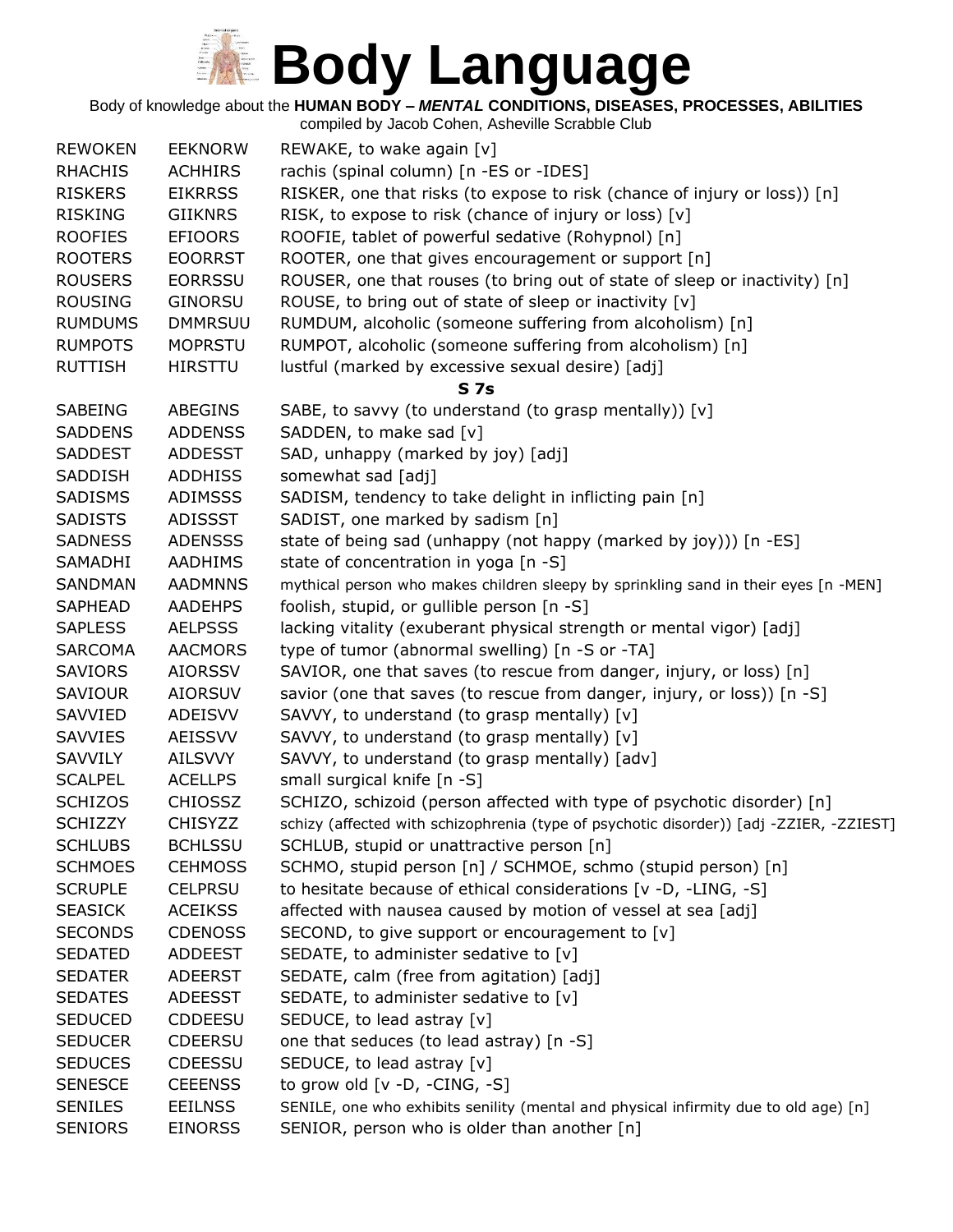Body of knowledge about the **HUMAN BODY –** *MENTAL* **CONDITIONS, DISEASES, PROCESSES, ABILITIES**

| <b>SENSING</b> | <b>EGINNSS</b> | SENSE, to perceive by senses [v]                                           |
|----------------|----------------|----------------------------------------------------------------------------|
| <b>SENSORY</b> | <b>ENORSSY</b> | pertaining to senses or sensation [adj]                                    |
| <b>SENSUAL</b> | <b>AELNSSU</b> | pertaining to physical senses [adj]                                        |
| <b>SEQUELA</b> | <b>AEELQSU</b> | abnormal condition resulting from preceding disease [n -E]                 |
| <b>SERIOUS</b> | <b>EIORSSU</b> | thoughtful or subdued in appearance or manner [adj]                        |
| <b>SEROMAS</b> | <b>AEMORSS</b> | SEROMA, postsurgical subcutaneous accumulation of clear fluid [n]          |
| <b>SERUMAL</b> | AELMRSU        | SERUM, watery portion of whole blood [adj]                                 |
| <b>SEXIEST</b> | <b>EEISSTX</b> | SEXY, arousing sexual desire [adj]                                         |
| <b>SEXPERT</b> | <b>EEPRSTX</b> | expert in sexual matters [n -S]                                            |
| <b>SHAGGER</b> | <b>AEGGHRS</b> | offensive word [n -S]                                                      |
| <b>SHAMANS</b> | <b>AAHMNSS</b> | SHAMAN, medicine man among certain Native Americans [n]                    |
| <b>SHAMMED</b> | <b>ADEHMMS</b> | SHAM, to feign (to pretend (to assume or display false appearance of)) [v] |
| <b>SHICKER</b> | <b>CEHIKRS</b> | drunkard (one who is habitually drunk) [n -S]                              |
| <b>SHIKKER</b> | <b>EHIKKRS</b> | shicker (drunkard (one who is habitually drunk)) [n -S]                    |
| <b>SHILPIT</b> | <b>HIILPST</b> | sickly [adj]                                                               |
| <b>SHIVERS</b> | <b>EHIRSSV</b> | SHIVER, to tremble with fear or cold [v]                                   |
| <b>SHIVERY</b> | <b>EHIRSVY</b> | shivering (to tremble with fear or cold) [adj -RIER, -RIEST]               |
| <b>SHUTEYE</b> | <b>EEHSTUY</b> | sleep [n -S]                                                               |
| <b>SHYNESS</b> | <b>EHNSSSY</b> | state of being shy (timid (lacking courage or self-confidence)) [n -ES]    |
| <b>SICKBAY</b> | <b>ABCIKSY</b> | ship's hospital [n -S]                                                     |
| <b>SICKBED</b> | <b>BCDEIKS</b> | sick person's bed [n -S]                                                   |
| <b>SICKEES</b> | <b>CEEIKSS</b> | SICKEE, sickie (emotionally sick person) [n]                               |
| <b>SICKENS</b> | <b>CEIKNSS</b> | SICKEN, to make sick (affected with disease or ill health) [v]             |
| <b>SICKEST</b> | <b>CEIKSST</b> | SICK, affected with disease or ill health [adj]                            |
| <b>SICKIES</b> | <b>CEIIKSS</b> | SICKIE, emotionally sick person [n]                                        |
| <b>SICKISH</b> | <b>CHIIKSS</b> | somewhat sick [adj]                                                        |
| <b>SICKOUT</b> | <b>CRKOSTU</b> | organized absence of workers claiming to be sick [n -S]                    |
| <b>SLEEPER</b> | <b>EEELPRS</b> | one that sleeps (to be in natural, periodic state of rest) [n -S]          |
| <b>SLUMBER</b> | <b>BELMRSU</b> | to sleep $[v - ED, -ING, -S]$                                              |
| <b>SMARTED</b> | <b>ADEMRST</b> | SMART, to cause sharp, stinging pain [v]                                   |
| <b>SMARTER</b> | <b>AEMRRST</b> | SMART, characterized by mental acuity [adj]                                |
| <b>SMARTLY</b> | <b>ALMRSTY</b> | in smart (characterized by mental acuity) manner [adv]                     |
| <b>SMOKING</b> | <b>GIKMNOS</b> | inhaling and exhaling of smoke of tobacco or drug [n -S]                   |
| SNORING        | <b>GINNORS</b> | act of breathing loudly while sleeping [n -S] / SNORE [v]                  |
| <b>SNUFFED</b> | <b>DEFFNSU</b> | SNUFF, to use or inhale snuff (powdered tobacco) [v]                       |
| <b>SNUFFER</b> | <b>EFFNRSU</b> | one that snuffs (to use or inhale snuff (powdered tobacco)) [n -S]         |
| <b>SOBBERS</b> | <b>BBEORSS</b> | SOBBER, one that sobs (to cry with convulsive catching of breath) [n]      |
| <b>SOBBING</b> | <b>BBGINOS</b> | SOB, to cry with convulsive catching of breath [v]                         |
| <b>SOBERED</b> | <b>BDEEORS</b> | SOBER, to make sober [v]                                                   |
| <b>SOBERER</b> | <b>BEEORRS</b> | SOBER, having control of one's faculties [adj]                             |
| <b>SOBERLY</b> | <b>BELORSY</b> | in sober (having control of one's faculties) manner [adv]                  |
| SOPITED        | <b>DEIOPST</b> | SOPITE, to put to sleep [v]                                                |
| <b>SOPITES</b> | <b>EIOPSST</b> | SOPITE, to put to sleep [v]                                                |
| <b>SOROCHE</b> | <b>CEHOORS</b> | mountain sickness [n -S]                                                   |
| <b>SOTTISH</b> | <b>HIOSSTT</b> | resembling sot (habitual drunkard) [adj]                                   |
| <b>SOUNDER</b> | <b>DENORSU</b> | SOUND, being in good health or condition [adj]                             |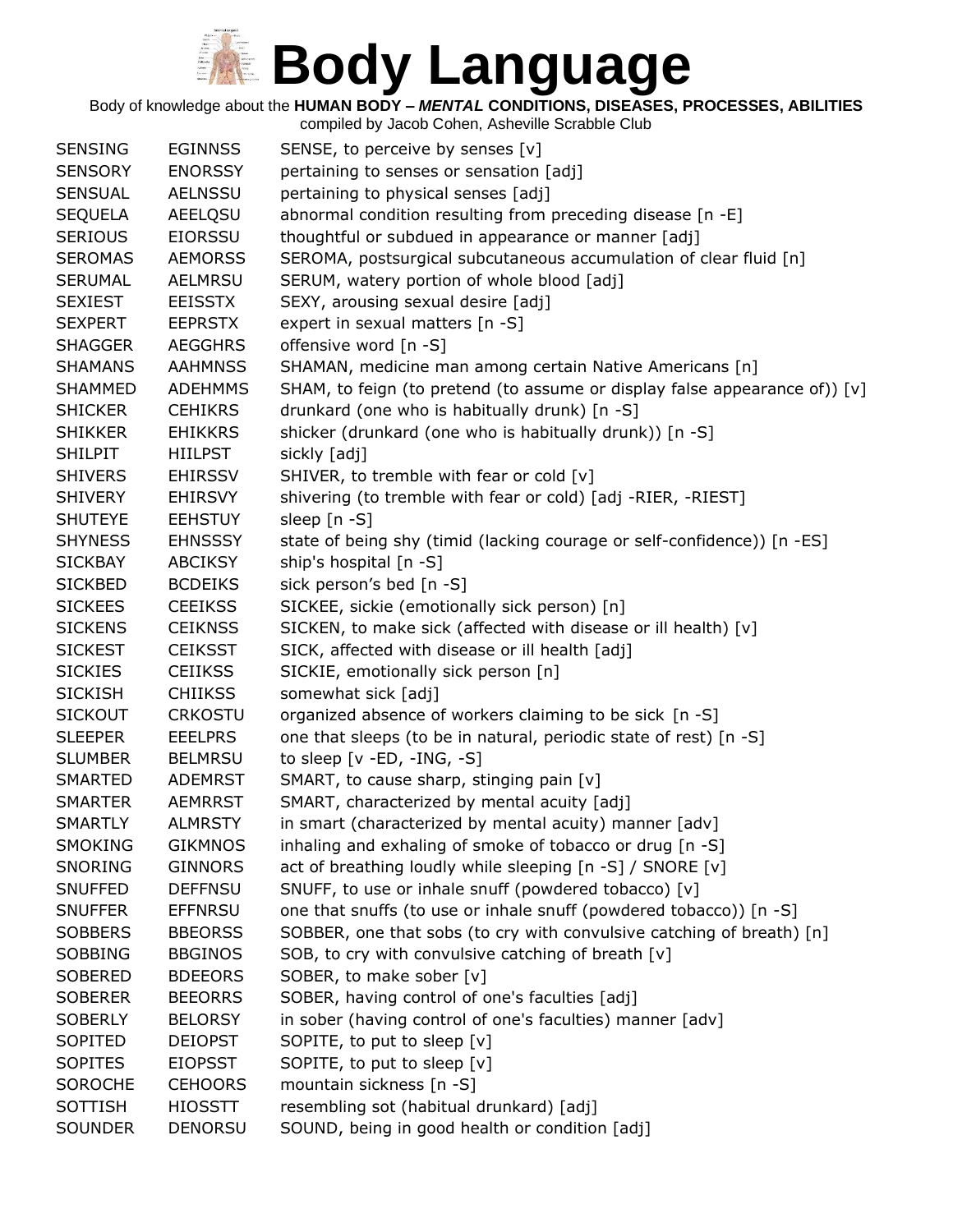Body of knowledge about the **HUMAN BODY –** *MENTAL* **CONDITIONS, DISEASES, PROCESSES, ABILITIES**

| <b>SOUNDLY</b> | <b>DLNOSUY</b> | in sound (being in good health or condition) manner [adv]                     |
|----------------|----------------|-------------------------------------------------------------------------------|
| <b>SOUSERS</b> | <b>EORSSSU</b> | SOUSER, drunkard (one who is habitually drunk) [n]                            |
| SOZZLED        | <b>DELOSZZ</b> | drunk (intoxicated) [adj]                                                     |
| <b>SPINALS</b> | <b>AILNPSS</b> | SPINAL, injection of anesthetic into spinal cord [n]                          |
| <b>SPITALS</b> | <b>AILPSST</b> | SPITAL, hospital (medical institution) [n]                                    |
| <b>SPOOKED</b> | <b>DEKOOPS</b> | SPOOK, to scare (to frighten (to make afraid)) [v]                            |
| <b>SPOONER</b> | <b>ENOOPRS</b> | one that behaves in amorous way [n -S]                                        |
| <b>SQUIFFY</b> | <b>FFIQSUY</b> | squiffed (drunk (intoxicated)) [adj -FIER, -FIEST]                            |
| <b>STAMINA</b> | <b>AAIMNST</b> | endurance [n -S]                                                              |
| <b>STANGED</b> | <b>ADEGNST</b> | STANG, to sting (to prick painfully) [v]                                      |
| <b>STARTLE</b> | <b>AELRSTT</b> | to frighten or surprise suddenly [v -D, -LING, -S]                            |
| <b>STERTOR</b> | <b>EORRSTT</b> | deep snoring sound [n -S]                                                     |
| <b>STEWBUM</b> | <b>BEMSTUW</b> | drunken bum (vagrant) [n -S]                                                  |
| <b>STHENIA</b> | <b>AEHINST</b> | excessive energy [n -S]                                                       |
| <b>STHENIC</b> | <b>CEHINST</b> | STHENIA, excessive energy [adj]                                               |
| <b>STOUNDS</b> | <b>DNOSSTU</b> | STOUND, to ache (to suffer dull, continuous pain) [v]                         |
| <b>STUMPED</b> | <b>DEMPSTU</b> | STUMP, to baffle (to confuse (to mix up mentally)) [v]                        |
| <b>STUNNED</b> | <b>DENNSTU</b> | STUN, to render senseless or incapable of action [v]                          |
| <b>STUNNER</b> | <b>ENNRSTU</b> | one that stuns (to render senseless or incapable of action) [n -S]            |
| <b>STUPEFY</b> | <b>EFPSTUY</b> | to dull senses of [v -FIED, -ING, -FIES]                                      |
| <b>STUPIDS</b> | <b>DIPSSTU</b> | STUPID, stupid person [n]                                                     |
| <b>STUPORS</b> | OPRSSTU        | STUPOR, state of reduced sensibility [n]                                      |
| <b>STUTTER</b> | <b>ERSTTTU</b> | to speak with spasmodic repetition [v -ED, -ING, -S]                          |
| <b>SUFFERS</b> | <b>EFFRSSU</b> | SUFFER, to feel pain or distress [v]                                          |
| <b>SUGGEST</b> | <b>EGGSSTU</b> | to bring or put forward for consideration [v -ED, -ING, -S]                   |
| <b>SUNDOWN</b> | <b>DNNOSUW</b> | to experience nighttime confusion [v -ED, -ING, -S]                           |
| <b>SUPPOSE</b> | <b>EOPPSSU</b> | to assume to be true $[v -D, -SING, -S]$                                      |
| <b>SURGEON</b> | <b>GENORSU</b> | one who practices surgery (treatment of medical problems by operation) [n -S] |
| <b>SURGERY</b> | <b>GERRSUY</b> | treatment of medical problems by operation [n -RIES]                          |
| <b>SURREAL</b> | <b>AELRRSU</b> | having dreamlike qualities [adj]                                              |
| <b>SUSPECT</b> | <b>CEPSSTU</b> | to think guilty on slight evidence [v -ED, -ING, -S]                          |
| <b>SUTURAL</b> | <b>ALRSTUU</b> | pertaining to line of junction between two bones [adj]                        |
| <b>SUTURED</b> | <b>DERSTUU</b> | SUTURE, to unite by sewing [v]                                                |
| <b>SUTURES</b> | <b>ERSSTUU</b> | SUTURE, to unite by sewing [v]                                                |
| <b>SWACKED</b> | <b>ACDEKSW</b> | drunk (intoxicated) [adj]                                                     |
| <b>SWEVENS</b> | <b>EENSSVW</b> | SWEVEN, dream or vision [n]                                                   |
| <b>SWIFTIE</b> | <b>EFIISTW</b> | person who acts or thinks quickly [n -S]                                      |
| <b>SWITHER</b> | <b>EHIRSTW</b> | to doubt (to be uncertain about) [v -ED, -ING, -S]                            |
| <b>SWIVETS</b> | <b>EISSTVW</b> | SWIVET, state of nervous excitement [n]                                       |
| SWOONED        | <b>DENOOSW</b> | SWOON, to faint (to lose consciousness) [v]                                   |
| <b>SWOONER</b> | <b>ENOORSW</b> | one that swoons (to faint (to lose consciousness)) [n -S]                     |
| <b>SWOUNDS</b> | <b>DNOSSUW</b> | SWOUND, to swoon (to faint (to lose consciousness)) [v]                       |
| SWOUNED        | <b>DENOSUW</b> | SWOUN, to swoon (to faint (to lose consciousness)) [v]                        |
| <b>SYMPTOM</b> | <b>MMOPSTY</b> | indication of something [n -S]                                                |
| <b>SYNANON</b> | <b>ANNNOSY</b> | method of group therapy for drug addicts [n -S]                               |
| <b>SYNAPSE</b> | <b>AENPSSY</b> | to come together in synapsis [v -D, -SING, -S]                                |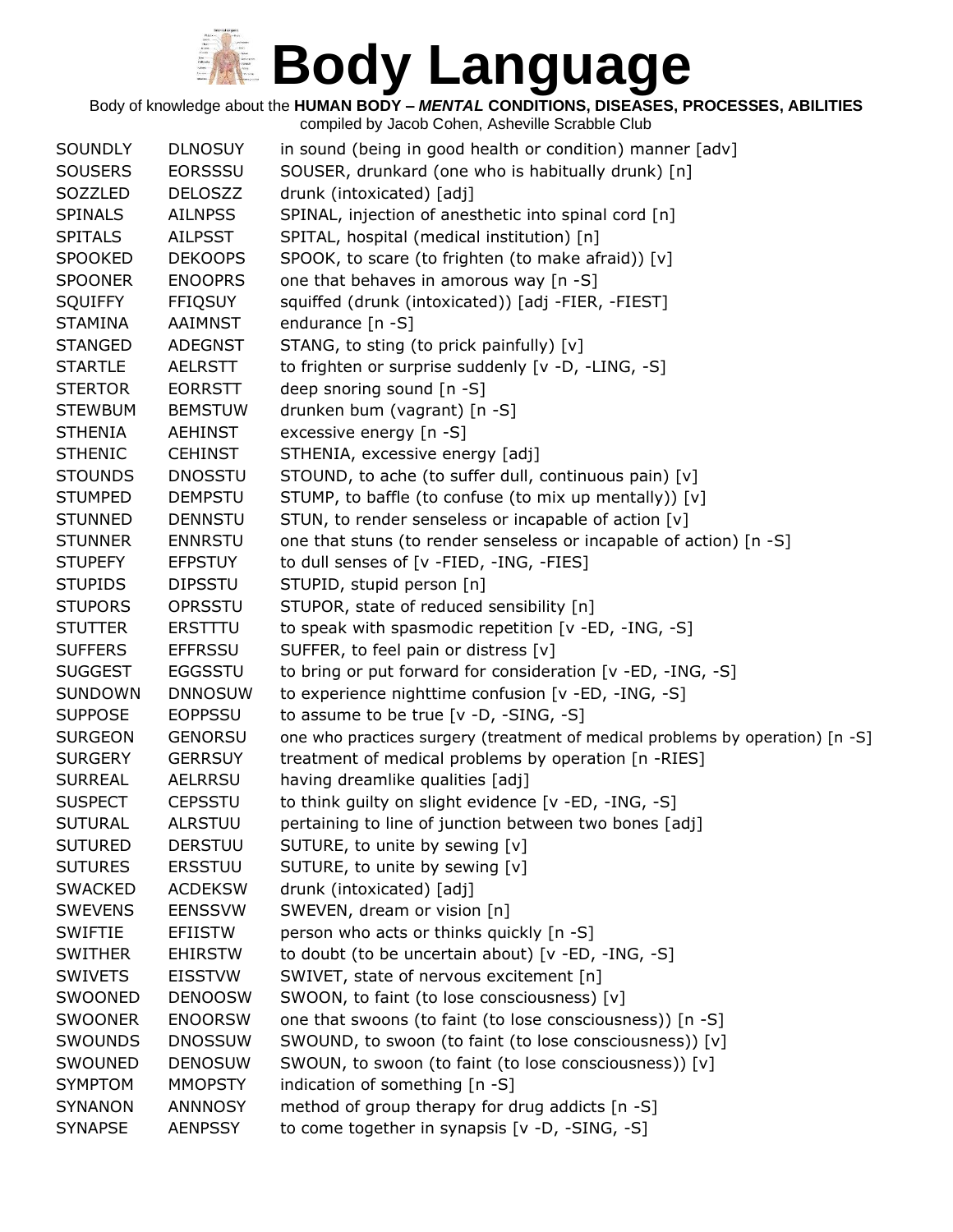## **KE Body Language**

E

Body of knowledge about the **HUMAN BODY –** *MENTAL* **CONDITIONS, DISEASES, PROCESSES, ABILITIES**

| <b>SYRETTE</b><br><b>SYRINGE</b> | <b>EERSTTY</b><br><b>EGINRSY</b> | small tube fitted with hypodermic needle containing single dose of medication [n -S]<br>to cleanse or treat with injected fluid [v -D, -GING, -S] |
|----------------------------------|----------------------------------|---------------------------------------------------------------------------------------------------------------------------------------------------|
|                                  |                                  | <b>T</b> 7s                                                                                                                                       |
| <b>TABETIC</b>                   | <b>ABCEITT</b>                   | one affected with tabes (syphilitic disease) [n -S]                                                                                               |
| <b>TACRINE</b>                   | <b>ACEINRT</b>                   | drug for treating Alzheimer's disease [n -S]                                                                                                      |
| <b>TALENTS</b>                   | <b>AELNSTT</b>                   | TALENT, special natural ability [n]                                                                                                               |
| <b>TANTRUM</b>                   | AMNRTTU                          | fit of rage $[n -S]$                                                                                                                              |
| <b>TARDIVE</b>                   | <b>ADEIRTV</b>                   | having symptoms that develop slowly [adj]                                                                                                         |
| <b>TECHIER</b>                   | <b>CEEHIRT</b>                   | TECHY, tetchy (irritable) [adj]                                                                                                                   |
| <b>TECHILY</b>                   | <b>CEHILTY</b>                   | TECHY, tetchy (irritable) [adv]                                                                                                                   |
| <b>TERTIAN</b>                   | AEINRTT                          | recurrent fever [n -S]                                                                                                                            |
| <b>TETANIC</b>                   | <b>ACEINTT</b>                   | drug capable of causing convulsions [n -S]                                                                                                        |
| <b>TETCHED</b>                   | <b>CDEEHTT</b>                   | crazy (insane (mentally unsound)) [adj]                                                                                                           |
| <b>THEOREM</b>                   | <b>EEHMORT</b>                   | proposition that is demonstrably true or is assumed to be so [n -S]                                                                               |
| <b>THERAPY</b>                   | <b>AEHPRTY</b>                   | treatment of illness or disability [n -PIES]                                                                                                      |
| <b>THINKER</b>                   | <b>EHIKNRT</b>                   | one that thinks (to formulate in mind) [n -S]                                                                                                     |
| <b>THOUGHT</b>                   | <b>GHHOTTU</b>                   | product of thinking [n -S] / THINK, to formulate in mind [v]                                                                                      |
| <b>TIMIDER</b>                   | <b>DEIIMRT</b>                   | TIMID, lacking courage or self-confidence [adj]                                                                                                   |
| TIMIDLY                          | <b>DIILMTY</b>                   | TIMID, lacking courage or self-confidence [adv]                                                                                                   |
| <b>TIPSIER</b>                   | EIIPRST                          | TIPSY, slightly drunk [adj]                                                                                                                       |
| <b>TIPSILY</b>                   | <b>IILPSTY</b>                   | in tipsy (slightly drunk) manner [adv]                                                                                                            |
| <b>TIREDER</b>                   | <b>DEEIRRT</b>                   | TIRED, sapped of strength [adj]                                                                                                                   |
| <b>TIREDLY</b>                   | <b>DEILRTY</b>                   | TIRED, sapped of strength [adv]                                                                                                                   |
| <b>TIZZIES</b>                   | <b>EIISTZZ</b>                   | TIZZY, state of nervous confusion [n]                                                                                                             |
| <b>TORMENT</b>                   | <b>EMNORTT</b>                   | to inflict with great bodily or mental suffering [v -ED, -ING, -S]                                                                                |
| <b>TORPORS</b>                   | <b>OOPRRST</b>                   | TORPOR, mental or physical inactivity [n]                                                                                                         |
| <b>TOSSPOT</b>                   | <b>OOPSSTT</b>                   | drunkard (one who is habitually drunk) [n -S]                                                                                                     |
| <b>TOXEMIA</b>                   | <b>AEIMOTX</b>                   | condition of having toxins in blood [n -S]                                                                                                        |
| <b>TOXEMIC</b>                   | <b>CEIMOTX</b>                   | TOXEMIA, condition of having toxins in blood [adj]                                                                                                |
| <b>TOXICAL</b>                   | <b>ACILOTX</b>                   | toxic [adj]                                                                                                                                       |
| <b>TRANCED</b>                   | <b>ACDENRT</b>                   | TRANCE, to put into trance (semiconscious state) [v]                                                                                              |
| <b>TRANCES</b>                   | <b>ACENRST</b>                   | TRANCE, to put into trance (semiconscious state) [v]                                                                                              |
| <b>TRANKED</b>                   | <b>ADEKNRT</b>                   | TRANK, to tranquilize [v]                                                                                                                         |
| <b>TRAUMAS</b>                   | <b>AAMRSTU</b>                   | TRAUMA, severe emotional shock [n]                                                                                                                |
| <b>TREATED</b>                   | <b>ADEERTT</b>                   | TREAT, to behave in particular way toward [v]                                                                                                     |
| <b>TREATER</b>                   | <b>AEERRTT</b>                   | one that treats (to behave in particular way toward) [n -S]                                                                                       |
| <b>TREMORS</b>                   | <b>EMORRST</b>                   | TREMOR, to undergo shaking or quivering [v]                                                                                                       |
| <b>TRIAGED</b>                   | ADEGIRT                          | TRIAGE, to practice system of treating disaster victims [v]                                                                                       |
| <b>TRIAGES</b>                   | <b>AEGIRST</b>                   | TRIAGE, to practice system of treating disaster victims [v]                                                                                       |
| <b>TRIPTAN</b>                   | <b>AINPRTT</b>                   | drug used to treat migraine attacks [n -S]                                                                                                        |
| <b>TROWING</b>                   | <b>GINORTW</b>                   | TROW, to suppose (to assume to be true) $[v]$                                                                                                     |
| <b>TUMORAL</b>                   | <b>ALMORTU</b>                   | TUMOR, abnormal swelling [adj]                                                                                                                    |
| <b>TUMOURS</b>                   | <b>MORSTUU</b>                   | TUMOUR, tumor (abnormal swelling) [n]                                                                                                             |
| TWINGED                          | <b>DEGINTW</b>                   | TWINGE, to affect with sharp pain [v]                                                                                                             |
| <b>TWINGES</b>                   | <b>EGINSTW</b>                   | TWINGE, to affect with sharp pain [v]                                                                                                             |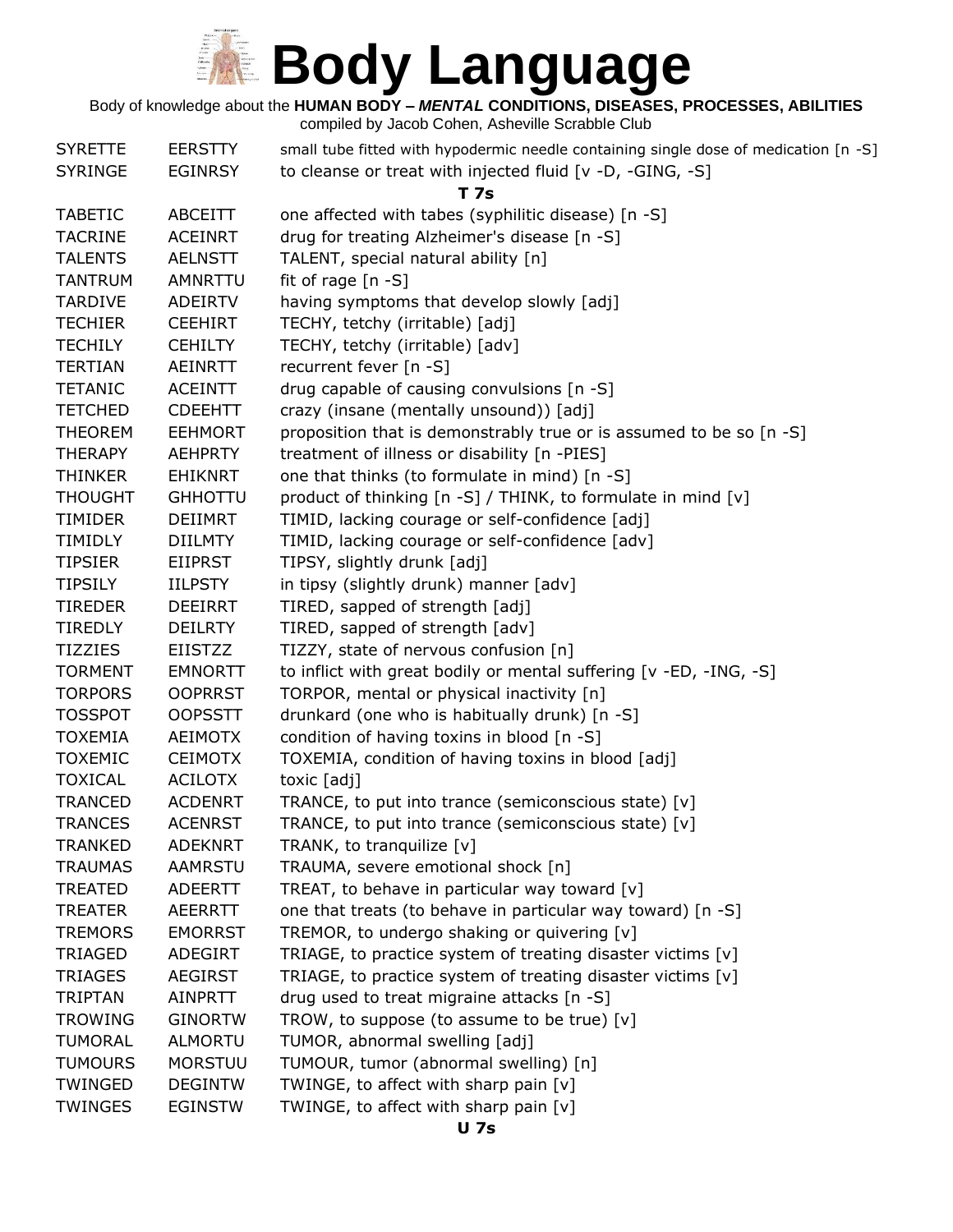# **Redy Language**

Body of knowledge about the **HUMAN BODY –** *MENTAL* **CONDITIONS, DISEASES, PROCESSES, ABILITIES**

|                |                | compiled by Jacob Cohen, Asheville Scrabble Club                                                       |
|----------------|----------------|--------------------------------------------------------------------------------------------------------|
| <b>UNAWAKE</b> | AAEKNUW        | not awake (to wake up) [adj]                                                                           |
| <b>UNAWARE</b> | <b>AAENRUW</b> | not aware (having perception or knowledge) [adj]                                                       |
| <b>UNBLIND</b> | <b>BDILNNU</b> | to free from blindness or illusion [v -ED, -ING, -S]                                                   |
| <b>UNCRAZY</b> | <b>ACNRUYZ</b> | not crazy (insane (mentally unsound)) [adj -ZIER, -ZIEST]                                              |
| <b>UNCURED</b> | <b>CDENRUU</b> | not cured (to restore to health) [adj]                                                                 |
| <b>UNDERGO</b> | <b>DEGNORU</b> | to be subjected to [v -NE, -RWENT, -ING, -ES]                                                          |
| <b>UNEASES</b> | <b>AEENSSU</b> | UNEASE, mental or physical discomfort [n]                                                              |
| <b>UNFAZED</b> | <b>ADEFNUZ</b> | not fazed (to disturb composure of) [adj]                                                              |
| <b>UNNERVE</b> | <b>EENNRUV</b> | to deprive of courage [v -D, -VING, -S]                                                                |
| <b>UNSEXED</b> | <b>DEENSUX</b> | UNSEX, to deprive of sexual power [v]                                                                  |
| <b>UNSEXES</b> | <b>EENSSUX</b> | UNSEX, to deprive of sexual power [v]                                                                  |
| <b>UNSMART</b> | AMNRSTU        | not smart (characterized by mental acuity) [adj]                                                       |
| <b>UNSOBER</b> | <b>BENORSU</b> | not sober (having control of one's faculties) [adj]                                                    |
| <b>UNSOUND</b> | <b>DNNOSUU</b> | not sound (being in good health or condition) [adj -ER, -EST]                                          |
| <b>UNTHINK</b> | <b>HIKNNTU</b> | to dismiss from mind [v -HOUGHT, -ING, -S]                                                             |
| <b>UNTIRED</b> | <b>DEINRTU</b> | not tired (sapped of strength) [adj]                                                                   |
| <b>UNWEARY</b> | <b>AENRUWY</b> | not weary (tired (sapped of strength)) [adj]                                                           |
| <b>UPTIGHT</b> | <b>GHIPTTU</b> | nervous (easily excited) [adj]                                                                         |
| <b>URANISM</b> | <b>AIMNRSU</b> | homosexuality [n -S]                                                                                   |
|                |                | <b>V 7s</b>                                                                                            |
| VAGALLY        | <b>AAGLLVY</b> | VAGAL, pertaining to vagus nerve [adv]                                                                 |
| VALIANT        | <b>AAILNTV</b> | courageous person [n -S]                                                                               |
| <b>VALOURS</b> | <b>ALORSUV</b> | VALOUR, valor (courage (quality that enables one to face danger fearlessly; spirit)) [n]               |
| <b>VARMENT</b> | <b>AEMNRTV</b> | varmint (animal considered to be pest) [n -S]                                                          |
| VARMINT        | <b>AIMNRTV</b> | animal considered to be pest [n -S]                                                                    |
| <b>VENTURE</b> | <b>EENRTUV</b> | to risk (to expose to risk (chance of injury or loss)) [v -D, -RING, -S]                               |
| <b>VERBILE</b> | <b>BEEILRV</b> | one whose mental imagery consists of words [n -S]                                                      |
| <b>VERONAL</b> | <b>AELNORV</b> | sedative drug [n]                                                                                      |
| <b>VERTIGO</b> | <b>EGIORTV</b> | disordered state in which individual or his surroundings seem to whirl dizzily [n -ES or -S or -GINES] |
| <b>VICTIMS</b> | <b>CIIMSTV</b> | VICTIM, one who suffers from destructive or injurious action [n]                                       |
| <b>VIRALLY</b> | <b>AILLRVY</b> | VIRAL, pertaining to or caused by virus [adv]                                                          |
| <b>VIREMIA</b> | AEIIMRV        | presence of virus in blood [n -S]                                                                      |
| <b>VIREMIC</b> | <b>CEIIMRV</b> | VIREMIA, presence of virus in blood [adj]                                                              |
| <b>VIRIONS</b> | <b>IINORSV</b> | VIRION, virus particle [n]                                                                             |
| <b>VIROSIS</b> | <b>IIORSSV</b> | infection with virus [n -SES]                                                                          |
| <b>VIRUSES</b> | <b>EIRSSUV</b> | VIRUS, any of class of submicroscopic pathogens [n]                                                    |
| <b>VISIONS</b> | <b>IINOSSV</b> | VISION, to imagine (to form mental picture of) [v]                                                     |
|                |                | <b>W</b> 7s                                                                                            |
| <b>WAKEFUL</b> | <b>AEFKLUW</b> | not sleeping or able to sleep [adj]                                                                    |
| <b>WAKENER</b> | <b>AEEKNRW</b> | one that wakens (to rouse from sleep) [n -S]                                                           |
| WAKINGS        | <b>AGIKNSW</b> | WAKING, state of being awake [n]                                                                       |
| <b>WANKERS</b> | <b>AEKNRSW</b> | WANKER, offensive word [n]                                                                             |
| WANKING        | AGIKNNW        | WANK, offensive word [v]                                                                               |
| WARKING        | <b>AGIKNRW</b> | WARK, to endure pain [v]                                                                               |
| <b>WASTERS</b> | <b>AERSSTW</b> | WASTER, one that wastes (to use thoughtlessly) [n]                                                     |
| WASTING        | <b>AGINSTW</b> | WASTE, to use thoughtlessly [v]                                                                        |